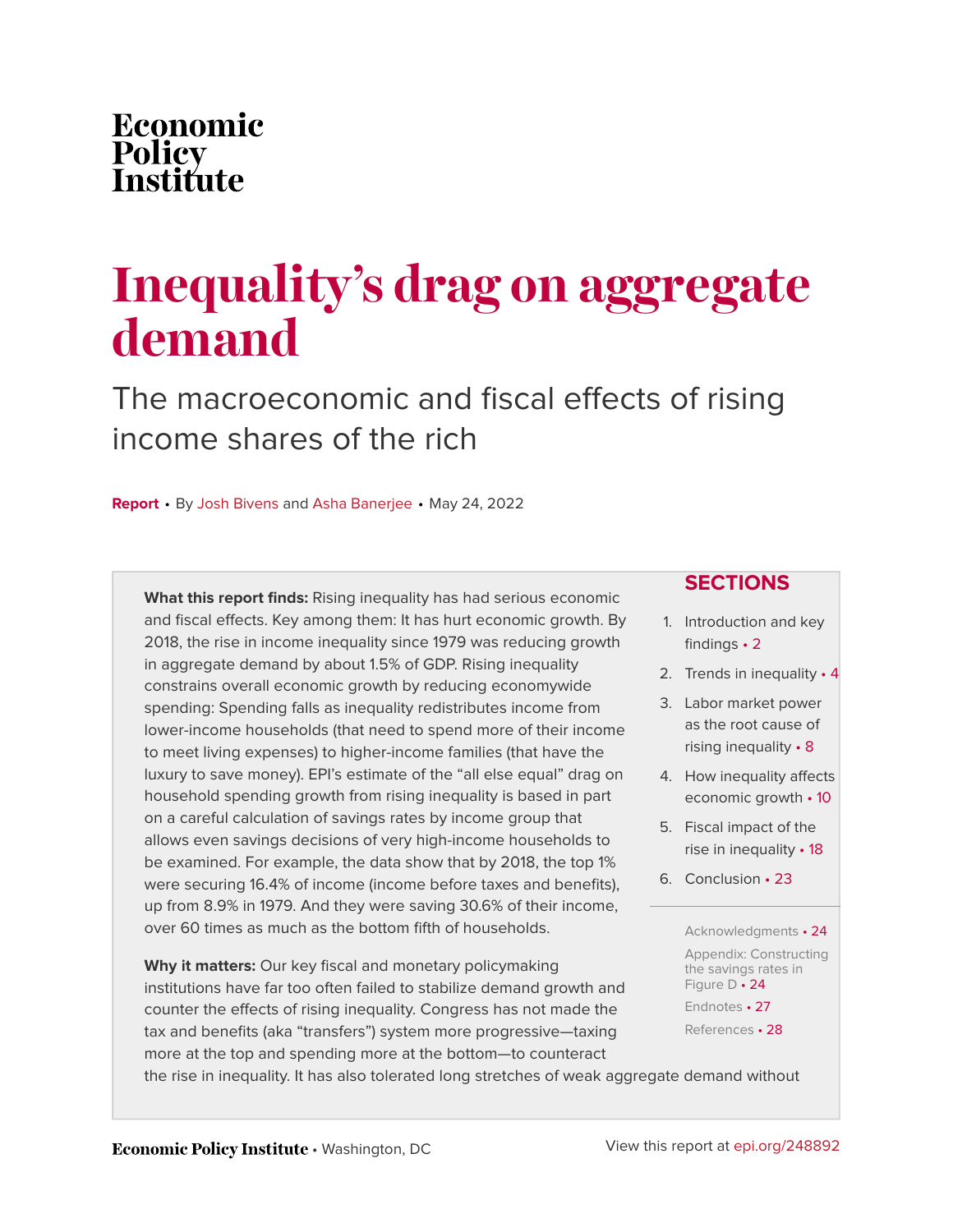raising government spending enough to boost that demand. And with interest rates until just recently sitting at or near zero since the Great Recession, the Fed has had little room to boost spending with interest rate cuts. Without policy changes, inequality will likely drag on household spending, further slowing overall economic growth in the future as well.

**What we can do about it:** Because reduced worker bargaining power in the labor market is a key driver of the rise in income inequality before taxes and spending, policies that build worker power can help offset these trends. Policymakers can also enact tax policies that reduce the upward redistribution of income and spend more on tax credits and benefits that raise the overall share of income going to lower-income households.

# <span id="page-1-0"></span>**Introduction and key findings**

Starting in the late 1970s, inequality in the U.S.—measured both by income before taxes and government benefits and income after taxes and benefits—began rising rapidly. This growth lasted until at least the early 2000s and never significantly reversed. The rise in income inequality reflects a failure of policy on two fronts. First, policy choices were made to intentionally weaken the bargaining power of workers, and this erosion of workers' power fueled inequality in market-based incomes. Second, the U.S. system of federal taxes and benefits (known as transfers), while income-equalizing generally, did not become more progressive in the face of rising inequality and thus largely failed to slow it. These policy failures were not just detrimental to workers—they had a negative effect on macroeconomic growth.

Our analysis of rising inequality, its main drivers, and its potential effects on U.S. economic performance and on fiscal outcomes finds that:

- Our tax and transfer system is designed to be progressive (taxing more at the top and spending more at the bottom) but it barely slowed the expanding gap between incomes of high- and low-earning families over the last four decades.
	- In technical terms, rising inequality in disposable incomes (i.e., income after taxes and benefits, or "post-fiscal income") is more than explained by developments in pre-tax and benefits (or pre-fiscal) incomes: pre-fiscal income gaps grew significantly, and taxes and benefits only very modestly reduced the rise in prefiscal income inequality. For example, the top 1% of households saw their share of total income before taxes and government benefits rise by 7.5 percentage points between 1979 and 2018 (from 8.9% to 16.4%), while their share of income after taxes and benefits rose by a still sizable 6.0 percentage points (from 7.4% to 13.4%).
- Due to their expanding share of income over the last four decades, the top 10% (as of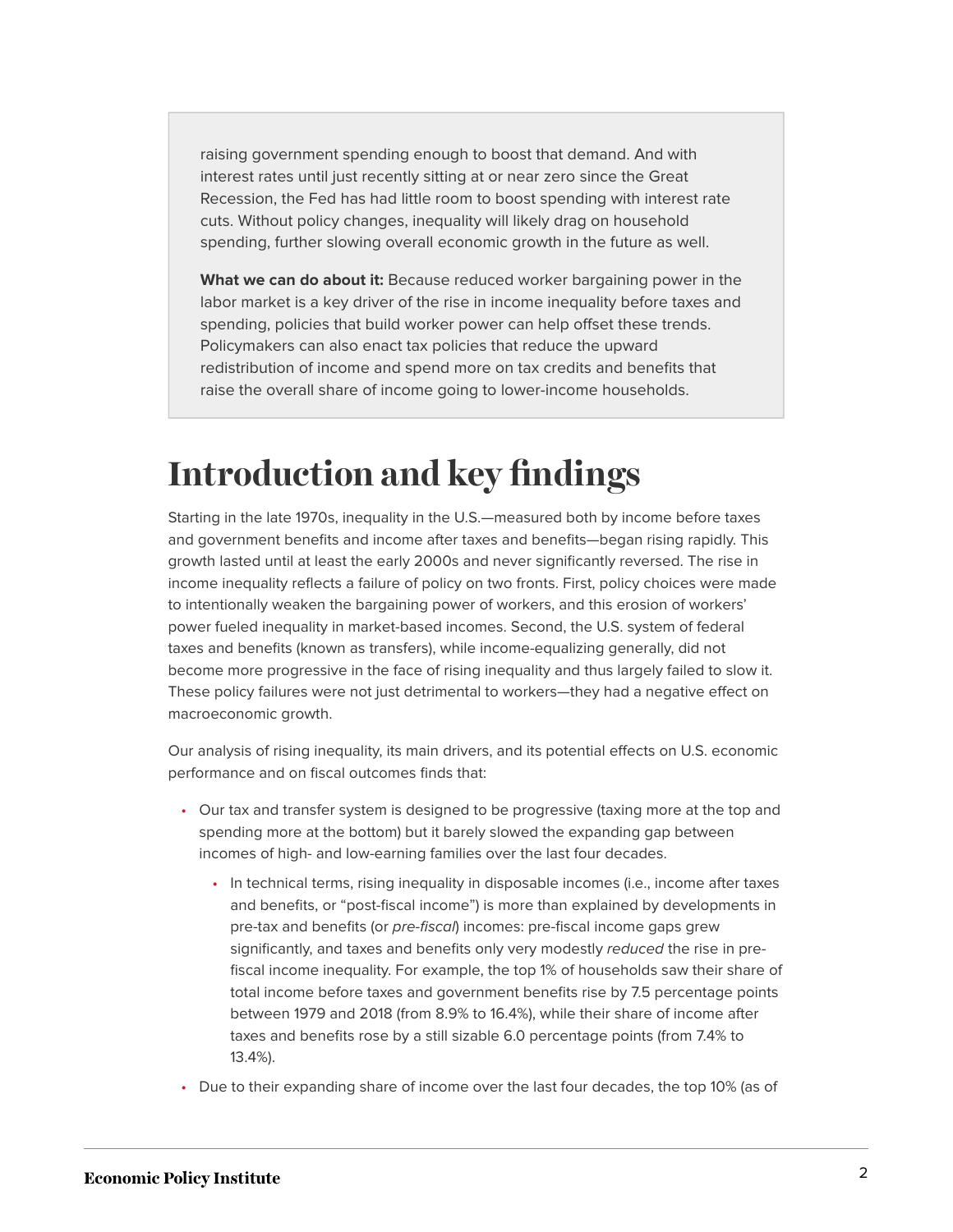2018) secured 34.5% of all post-tax-and-benefits income in 2018, more than the bottom 60% (31.9%).

- By redistributing income from lower-income households that spend money to higherincome households that have the luxury to save money, the rise in inequality reduces growth in aggregate demand by about 1.5% of GDP annually. This "all else equal" drag on household spending growth imposed by rising inequality in post-tax-and-benefits income was even higher in 2007, when it peaked at 2.0% of GDP.
- Policy failures in the labor market have helped fuel the rise in inequality. Pre-tax-andbenefits income inequality grew largely because typical workers lost bargaining power, thanks in part to intentional policy decisions that shifted the balance of power in labor markets away from typical workers. The reduced bargaining power of workers is evident in the split between productivity growth and pay: Between 1979 and 2019 economywide productivity rose by nearly 60%, while hourly pay for nonsupervisory workers rose less than 14%. In the first three decades following World War II, when policy was oriented much more strongly to give rank-and-file workers more power, these measures rose much more tightly together.
- The pronounced shift in labor market power had profound effects on a number of economic outcomes (at least before the COVID-19 pandemic). In addition to the rapid rise in pre-fiscal income inequality discussed, the shift in labor market power reduced the pace of wage growth at any given unemployment rate. And, by fueling the rapid rise in pre-fiscal income inequality, the shift in labor market power contributed immensely to the significant drag on growth in household consumption spending (documented above) that led to reduced growth in aggregate demand more generally.
- The policy institutions meant to stabilize demand growth have proved not up to the task in the face of this large rise in inequality. Both fiscal and monetary policy failures failed to significantly slow inequality's expansion or stem its effects.
	- As noted, policymakers (i.e., Congress) have not made the tax and transfer system more progressive—taxing more at the top and spending more at the bottom—to counteract the rise in inequality. And they have tolerated long stretches of weak aggregate demand without raising government spending enough to boost that demand.
	- Monetary policymakers (i.e., at the Federal Reserve) for a time try to keep an increase in household savings from dragging on demand by lowering interest rates to spur investment. But when rates settled near zero around 2008 and mostly remained there, the Fed had little room left to boost sluggish spending with interest rate cuts.
- The large rise in pre-fiscal income inequality has also had large potential effects on the nation's fiscal balance and public debt. However, many of these effects are likely counterbalancing.
	- All else equal, the rise in pre-fiscal inequality likely reduced budget deficits as tax payments collected from higher-income households increased more than benefits and tax expenditures going to lower-income households (the first-round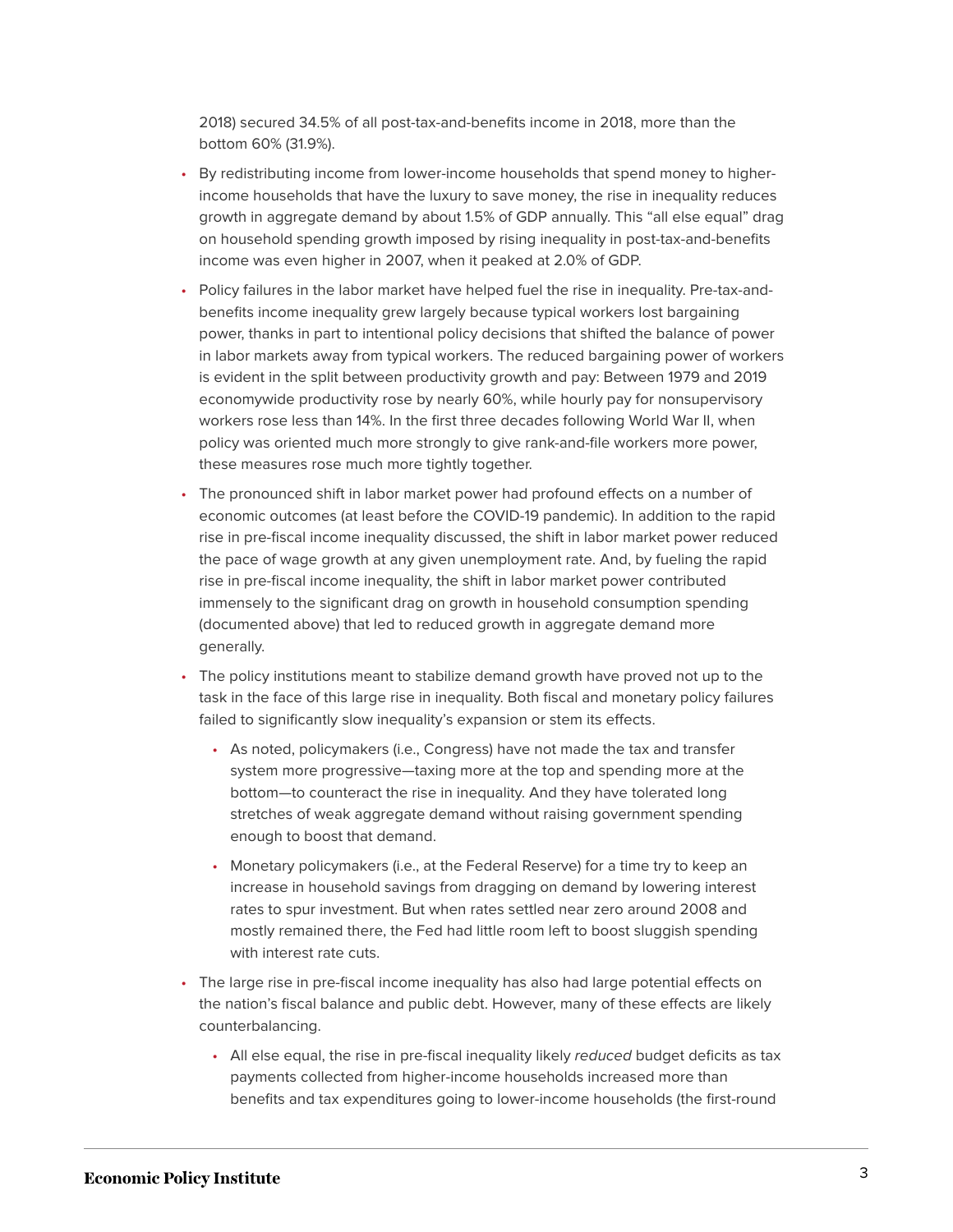mechanical effect). These effects reduced the federal budget deficit by almost 3.5% of GDP in 2018. Federal income taxes collected from the top 10% of the income distribution were a significant contributor: as their share of income essentially doubled, the progressive income tax system meant that more revenue was collected even as their federal tax rates fell.

• But at the same time there was pressure increasing budget deficits arising from another large potential effect of rising pre-fiscal income inequality, specifically its effect on overall economic growth. If overall growth was demand-constrained for a significant number of years in recent decades, and if this demand constraint was exacerbated by the rise in pre-tax fiscal income inequality, then budget deficits would be pushed up in those years by the rise in inequality. We find that the effect of demand-constraints generally on growth over the post-1979 period likely increased budget deficits enough to add roughly 30 to 70 percentage points to public debt over that period. This is about half as large in absolute terms as the mechanical effects stemming from changing income shares highlighted in the previous bullet point.

The sections that follow begin with some important data clarifications, namely that the measure of income before taxes and government benefits actually includes labor-related benefits payments like Social Security and unemployment benefits because that is what is included in the data set from the Congressional Budget Office. We then document trends in inequality, present evidence that changing relative bargaining power in labor markets is the root cause of many of these trends, and discuss the large potential macroeconomic effects of rising inequality and how policy institutions meant to stabilize macroeconomic outcomes have been overwhelmed by the rise in inequality. Finally, we examine the channels through which rising income inequality may affect budget deficits and debt.

# <span id="page-3-0"></span>**Trends in inequality**

Since 1979, U.S. incomes have become increasingly dispersed (spread over a wider range, and thus more unequal), and the share of total income held by the top 10%, 5%, and 1% has risen rapidly (Piketty, Saez, and Zucman 2018; CBO 2021). We assess trends in income growth using data from the latest report in the Congressional Budget Office's Distribution of Household Income series, which includes data through 2018 (CBO 2021). The CBO data set compiles comprehensive income information for all five income quintiles or "fifths," as well as the top 10%, top 5%, and top 1% of the income distribution.

## **Definitions of household income**

CBO's income data set includes many different definitions of income. Market income consists solely of income derived from wages and other forms of labor income (including cash wages, employer contributions to health insurance premiums, payroll taxes, business income), and capital income (such as capital gains, dividends, rent, interest payments, and business income). Market income does not include any effects from taxation by the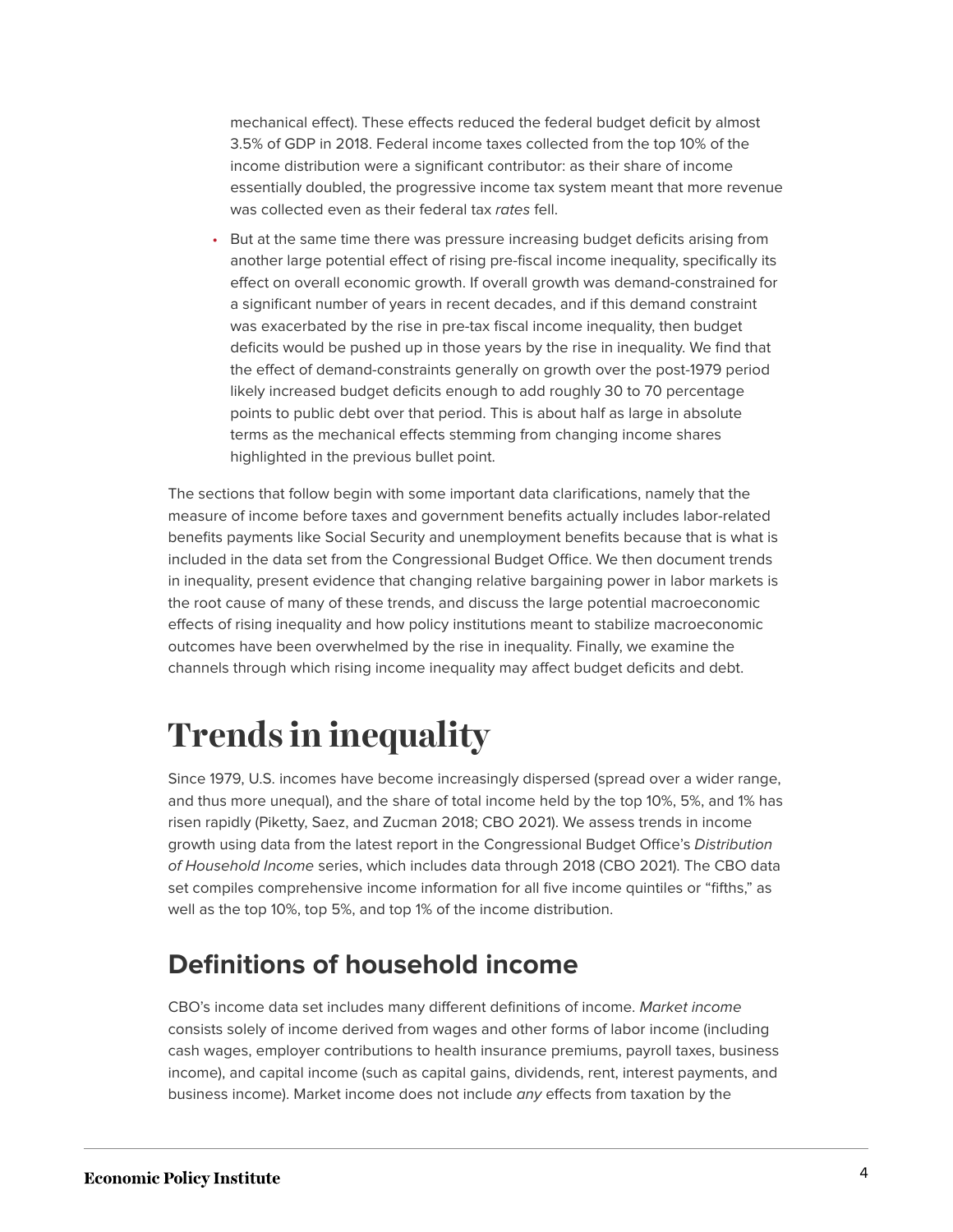government, or from the payments and benefits that individuals and families with specific needs get from government-run safety net and social insurance programs. These benefits, such as food stamps and unemployment benefits, are known as transfers because they transfer resources from the government's tax coffers to individuals and families in need.

Income before taxes and transfers per the CBO is a little bit of a misnomer. It actually consists of market income plus some of what is generally considered transfers income, specifically social insurance benefits, including Social Security, Medicare, unemployment insurance, and workers' compensation. The reasoning for including this income is that receiving income from these programs is conditional upon labor earnings earlier in one's career. In our summary and figures, this is the income we are discussing when we refer to income before government taxes and benefits. In our detailed analyses, we use the shorthand term pre-fiscal income, as it represents income largely before the effects of fiscal policy (government taxing and spending) kick in.

Income after taxes and transfers as calculated by CBO includes market income and social insurance benefits and adds means-tested transfers and tax credits then subtracts federal tax payments. Means-tested transfers are cash payments and in-kind benefits from safety net and anti-poverty programs operated by local, state, and federal governments, programs such as Supplemental Nutrition Assistance Program (SNAP, commonly known as food stamps), Medicaid, and Temporary Assistance to Needy Families (TANF). In our summary and figures, this is the income we are discussing when we refer to income after government taxes and benefits (it is also commonly referred to as disposable income)**.** In our detailed analyses, we use the shorthand term post-fiscal income, as it represents income largely after the effects of fiscal policy (government taxing and spending) kick in.

The inclusion of social insurance payments in pre-fiscal income is slightly odd. Social Security, for example, is clearly a government transfer, and it is far from obvious why a measure of households' resources before fiscal policy (government taxing and spending) is accounted for should include it. Often for ease of comparability and exposition we stick with the CBO definitions and our shorthand terms for the CBO categories. But occasionally we include social insurance incomes in a measure of transfer payments, and when we do, we note that explicitly in the text.

Obtaining a measure of income inequality requires ranking households by the level of income. Because there are a number of definitions of income, there are also a number of options for how households are ranked to define inequality. For this paper, we rank households by post-fiscal, or disposable, income. This essentially ranks households on the basis of the resources available to them in the real world (i.e., after the influence of the tax and transfer system is exerted).

## **Large income share changes between 1979 and 2018**

By either measure of income, both pre-fiscal and post-fiscal, inequality has risen sharply since 1979. This trend has led to a sharp concentration of income in the top of the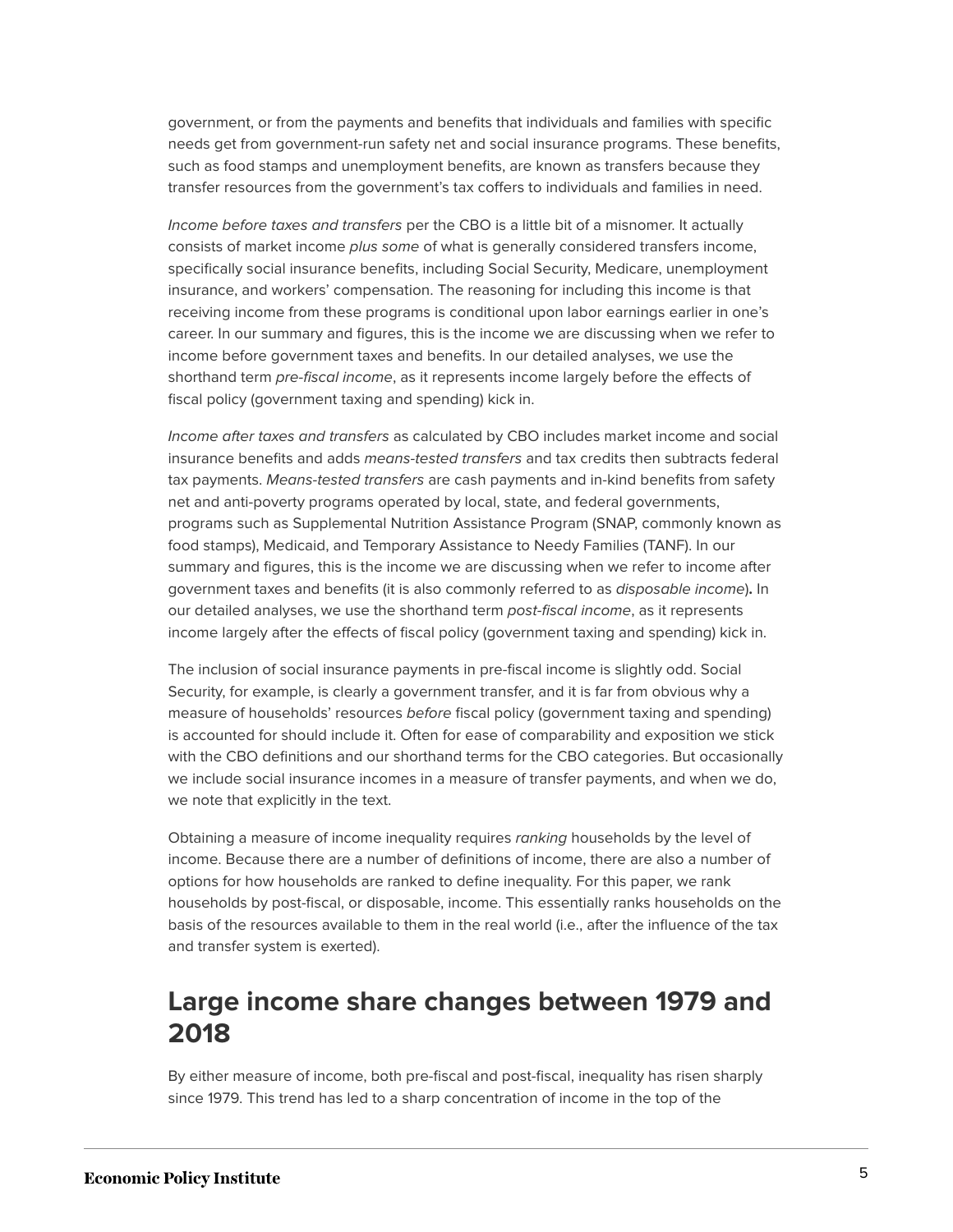### Figure A **Since 1979, income share has risen for the top 10% but fallen for the rest**



Percentage-point change in each income group's share of total income from 1979 to 2018

**Notes:** We subtract 1979 income shares from 2018 income shares for each group. Income before taxes and government benefits includes benefits from social insurance programs like Social Security and unemployment because the Congressional Budget Office includes those labor-related benefits in its data set. Income after taxes and benefits includes not only social insurance benefits but benefits like food assistance payments that households qualify for by virtue of their incomes, as well as income from tax credits, minus tax payments. Households are ranked in the income distribution by income after taxes and benefits.

**Source:** Congressional Budget Office household income data (CBO 2021).

#### **Economic Policy Institute**

distribution. **Figure A** shows the percentage-point change in the share of total income held by each income group between 1979 and 2018, for both types of income. Both sets of income follow the same general trend: the top 1% increased its share of income the most, followed by the 96th-99th percentile, while households in each of the fifths below the top fifth saw steep declines in their income shares. Figure A also documents that the income share increases for households in the higher-income groups and corresponding income share decreases for households in the lower-income groups are consistently larger for pre-fiscal income than for post-fiscal income.

**Figure B** shows what these trends mean in terms of actual income shares held by each group. As the figure shows, the bottom fifth held just 4.9% of all pre-fiscal and 7.0% of postfiscal income in 2018, down from 5.6% and 7.5% respectively in 1979. The middle fifth saw its share of income shrink from 16.1% to 12.8% (pre-fiscal) and from 16.6% to 14.4% (postfiscal) from 1979 to 2018. Meanwhile, over this same period, the share of income held by the top 10% increased from 29.9% to 39.8% (pre-fiscal) and from 26.9% to 34.5% (postfiscal).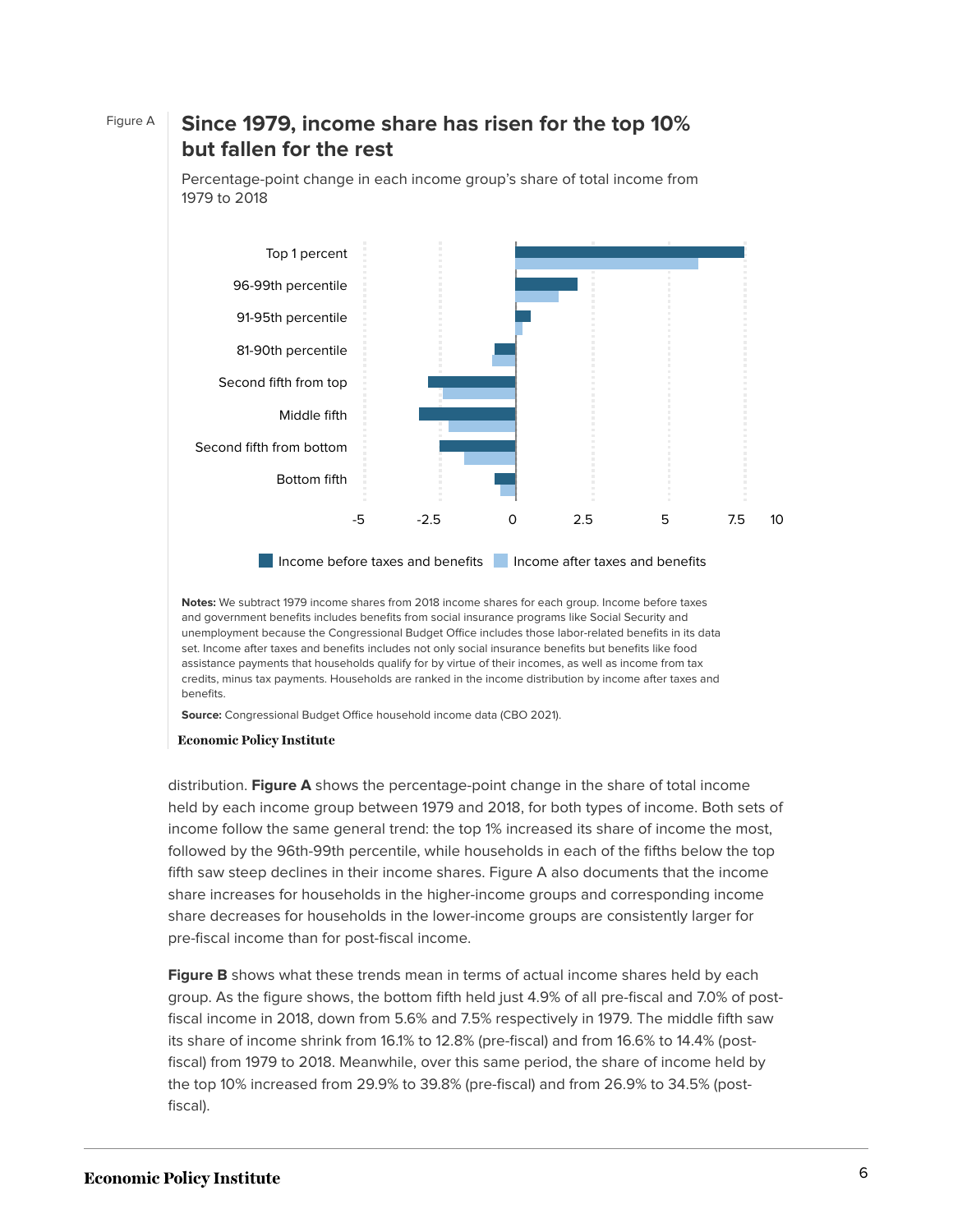### Figure B **Rising income shares at the top mean the top 10% get a greater share of income than the bottom 60%**

8.9% 16.4% 11.3% 13.2% 9.7% 10.2% 15.3% 14.6% 22.4% 19.5% 16.1% 12.8% 10.9% 5.6% 8.4% 4.9% 1979 2018 0 20 40 60 80 100%

Income before taxes and benefits





**Source:** Congressional Budget Office household income data (CBO 2021).

#### **Economic Policy Institute**

The steeper gains and losses in income shares before taxes and government benefits suggest that it is trends and developments in pre-fiscal income that have been driving inequality since 1979. Perhaps most strikingly, the loss of pre-fiscal income shares for the bottom fifth from 1979 to 2018 barely changes when the effect of government taxes and benefits factor in (a 0.7 percentage-point decline becomes a 0.5 percentage-point decline). In short, the tax and transfer system seems to be doing quite little to shield the poorest fifth of households from the effects of rising inequality.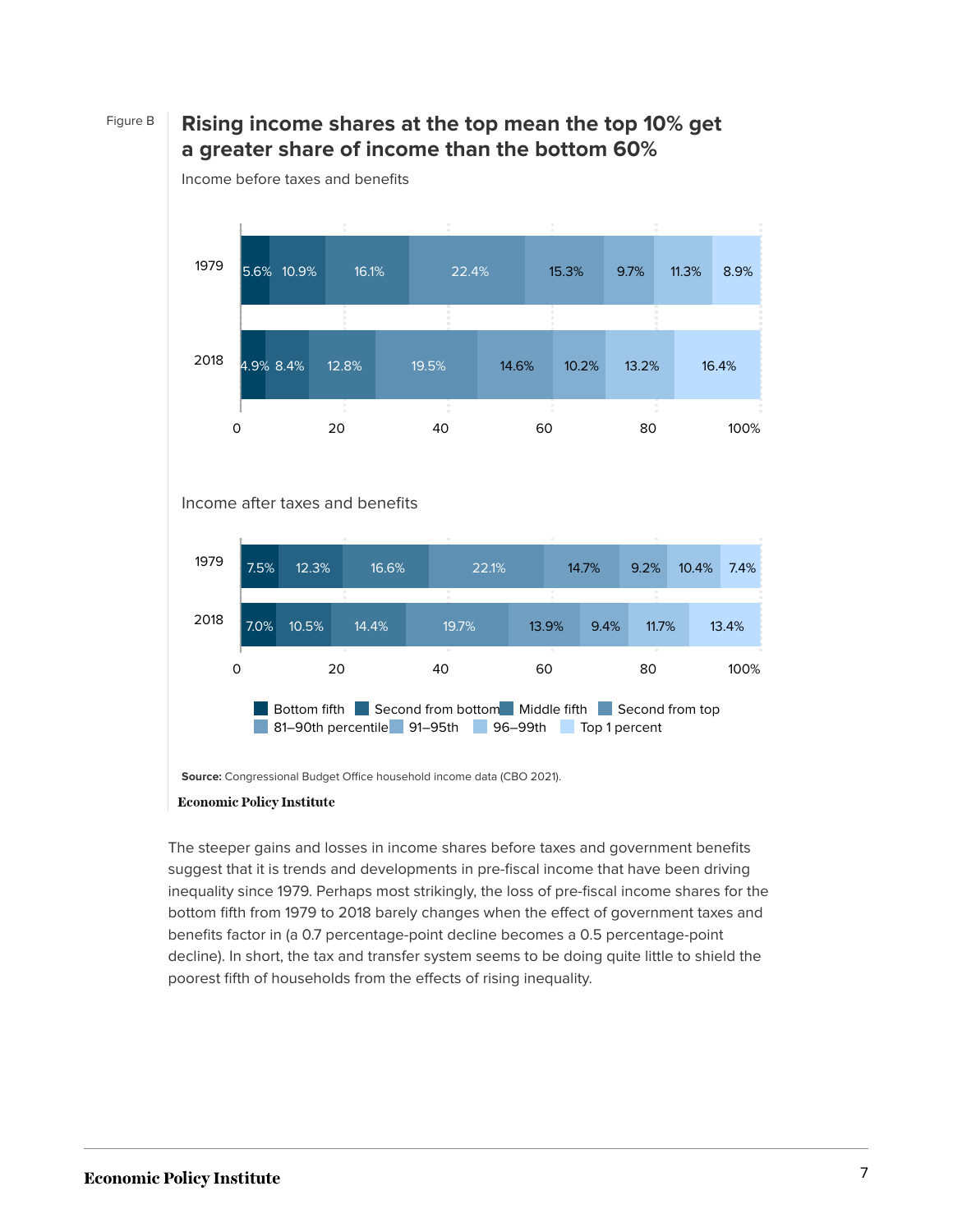## Figure C **The gap between productivity and a typical worker's compensation has increased dramatically since 1979**

Consumer Price Index, and Bureau of Economic Analysis National Income and Product Accounts.<br>
Compensation: 417.5%<br>
The metal of the metal of the control income and the product Accounts. Compensation: 417.5%<br>
The metal of t 161.8% 117.5% 1960 1980 2000 2020 0 50 100 150 200% 1948–1979: Productivity: +118.4% Compensation: +107.5% 1979–2020: Productivity: +61.8% Compensation: +17.5%

Productivity growth and hourly compensation growth, 1948–2020

**Notes:** Data are for compensation (wages and benefits) of production/nonsupervisory workers in the private sector and net productivity of the total economy. "Net productivity" is the growth of output of goods and services less depreciation per hour worked.

**Source:** Adapted from "The Productivity–Pay Gap" (EPI 2021), which is based on EPI analysis of unpublished Total Economy Productivity data from Bureau of Labor Statistics (BLS) Labor Productivity and Costs program, wage data from the BLS Current Employment Statistics, BLS Employment Cost Trends, BLS

**Economic Policy Institute** 

# <span id="page-7-0"></span>**Labor market power as the root cause of rising inequality**

As the previous section suggests, it is trends in pre-fiscal income that have driven the post-1979 rise in inequality. Bivens and Mishel (2021) document more specifically that is trends in market income—and particularly in the U.S. labor market—that have been the root cause of this rise in inequality. **Figure C** highlights this labor market weakness, tracking growth in economywide productivity and real (inflation-adjusted) hourly pay for typical U.S. workers over the long run. Productivity is a measure of the national income (or output) generated in the average hour of work in the economy. It includes not just wages and benefits paid to workers, but corporate profits, business income, proprietor's income, property rent, and all other income flows. Because productivity growth means more income is being generated per each hour of work, it represents the ceiling on how much living standards can grow on average in the economy.

From 1948 to the mid-1970s, the typical workers' hourly pay grew in lockstep with productivity growth. During this period, the United States was in the second half of a period of declining inequality known as the "Great Compression" of incomes that began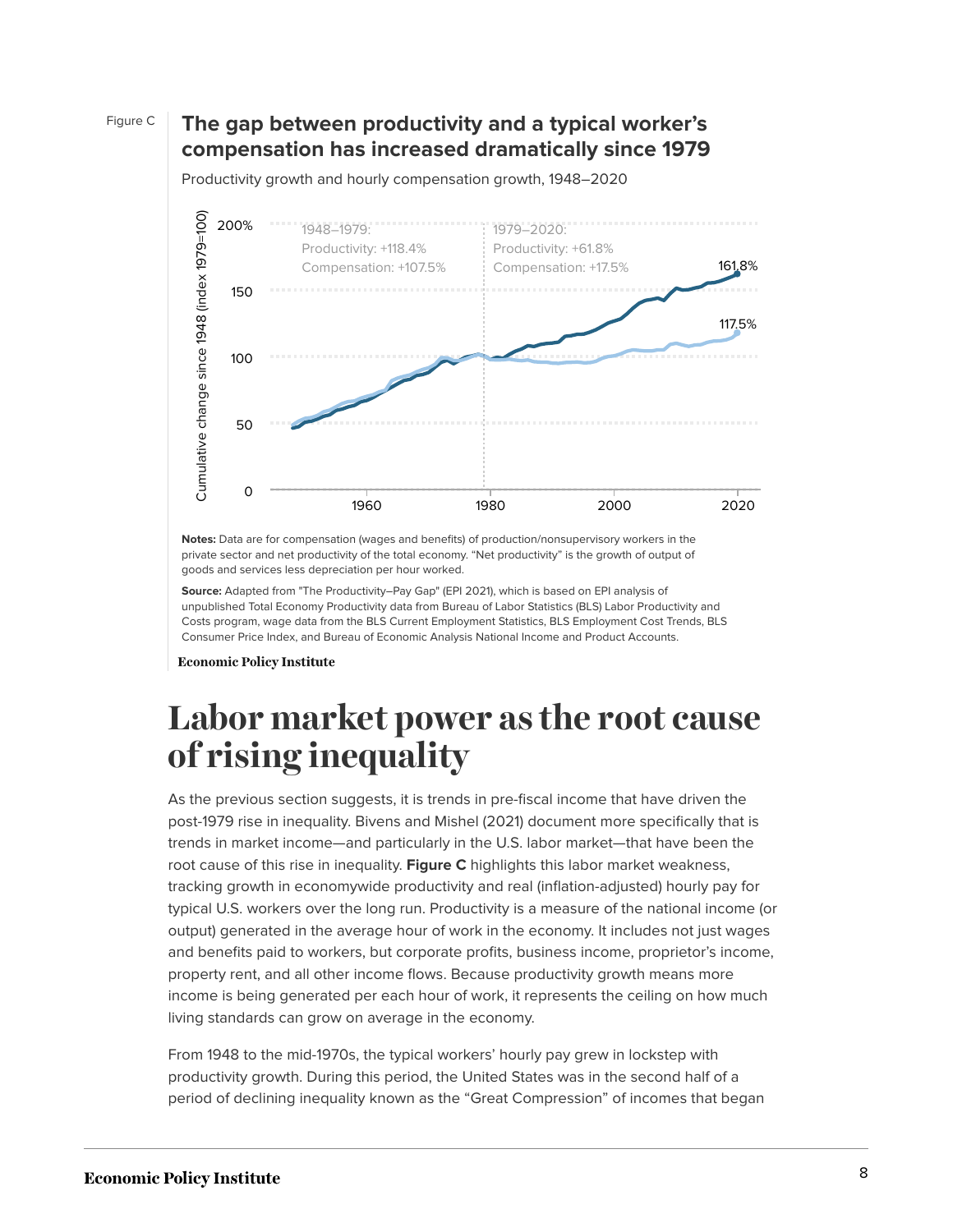following the Great Depression and the run-up to World War II. Since the business cycle peak of 1979 these measures have diverged sharply, with hourly pay of production/ nonsupervisory workers in the private sector lagging further and further behind productivity. This growing wedge between pay and productivity meant that large amounts of income were being generated in the U.S. economy but were not ending up in typical workers' paychecks. Instead, this income ended up, mostly, in large increases in pay for corporate managers and executives and, to a lesser degree, in corporate profits and other measures of business income. This transfer of income that once went to typical workers' pay going toward the salaries of managers and executive and toward profits led to large increases in overall inequality. By 2019 (before the COVID-19 pandemic and its unusual impact on the economy), productivity was up nearly 60% since 1979, while worker pay was up just under 14%.

The labor market changes that led to this wedge between pay and productivity have been intensely debated for decades. Through the 1980s and 1990s most explanations were generally centered in competitive models of the labor market where workers' wages are assumed to track their marginal productivity. This competitive models–based research focused on influences—like "skill-biased technological change" or the effect of international trade on the structure of U.S. production—that could shift the relative demand and supply of workers in competitive markets. But, as much research has documented, these explanations fail to account for a number of salient facts about the U.S. labor market (Card and DiNardo 2002; Schmitt, Shierholz, and Mishel 2013; Bivens and Mishel 2021). For example, workers with highly similar observable characteristics (age and years of education, say) often earn very different hourly wages and these differences are correlated tightly with race and gender. In competitive labor markets, one would expect similar workers to earn similar pay. As another example, in the late 1990s, we stopped seeing a correlation between increasing wage inequality and a rising return for having a four-year college degree. In competitive labor markets, one would expect that workers who obtain college degrees would be able to leverage the demand for their education and skills to secure wage increases. But since 2000, wages for college graduates as a whole have grown anemically, while wages for the overall top 5%—and especially the top 1% of workers—have grown at an ever-accelerating rate.

The failure of competitive labor market models to explain key wage and employment trends has led to increasing calls to adopt models of the labor market in which some sort of market power is present. In fact, the 2021 Nobel Memorial Prize in Economics winner David Card focused on this in his speech for the 2022 Annual Meeting of the American Economic Association (Card 2022), noting that "the time has come to recognize that many—or even most—firms have some wage-setting power. Such a shift was made with respect to firm's price-setting power many decades ago." Stansbury and Summers (2020) note the strong evidence that declining worker power is the key factor in driving inequality in recent decades. Bivens and Mishel (2021) analyze a range of discrete policy changes that shifted bargaining power in labor markets away from typical workers, and survey the research literature to assess how much each change explains the wedge between productivity and pay that has emerged since the late 1970s.

They find that discrete policy changes likely explain three-quarters of the entire wedge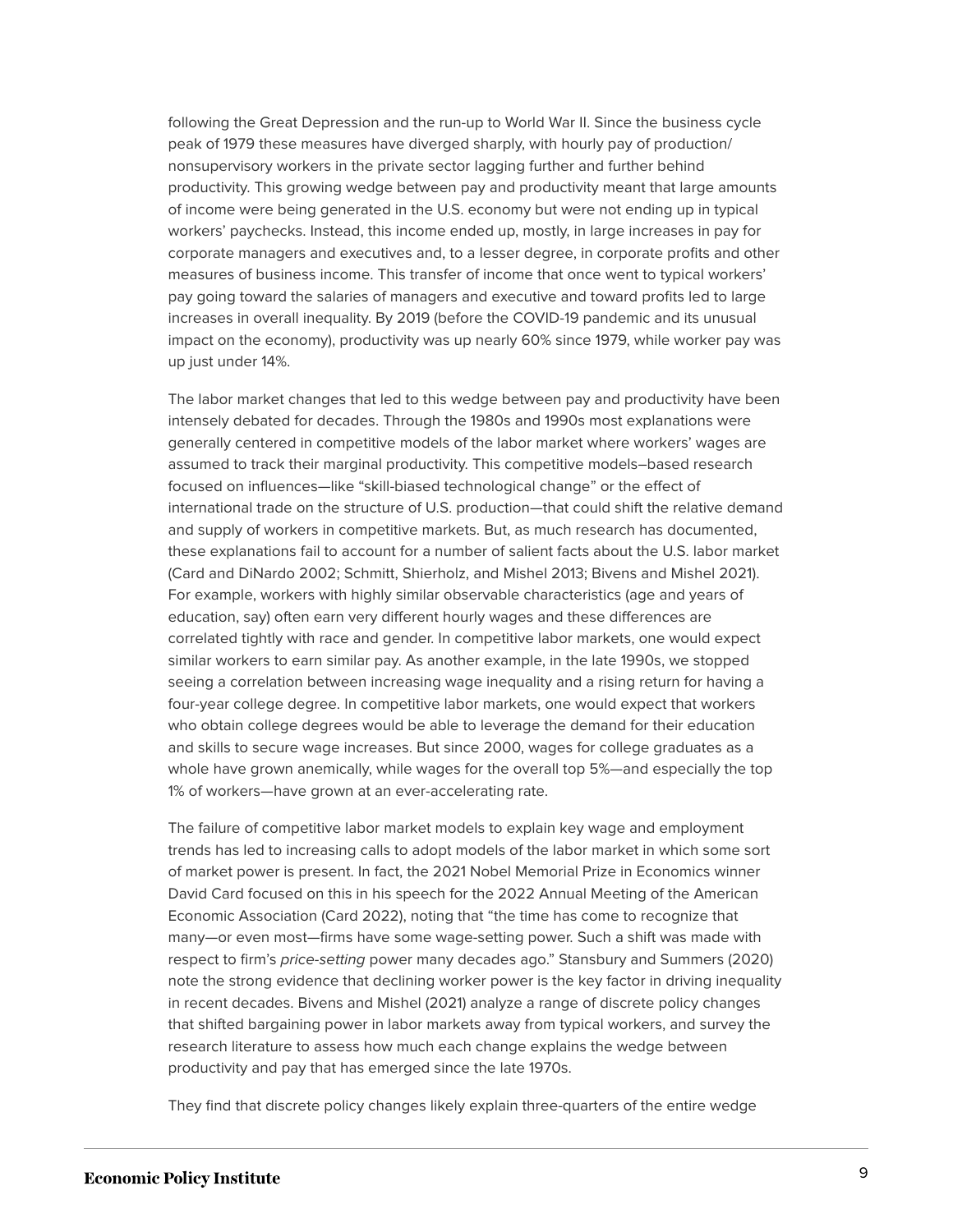<span id="page-9-1"></span>between productivity and pay by 20[1](#page-26-1)9.<sup>1</sup> And of these policy changes, there are three that account for half of the gap between productivity and pay:

- The turn to more-austere macroeconomic policy driven largely by a desire to keep inflation (rather than unemployment) very low at all times, but sometimes simply by partisan politics.<sup>[2](#page-26-2)</sup>
- <span id="page-9-2"></span>• The decline in unionization driven by the failure of labor law and its enforcement to protect workers seeking to form unions from employer tactics that thwart collective bargaining rights.
- The integration of the U.S. economy and the much-poorer global economy on terms deeply disadvantageous to U.S. workers.

For those concerned that the growth in inequality has been a bad thing for American society, the strong link between inequality and policy changes is in some ways promising news. If policy efforts that changed the rules of the labor market so effectively redistributed income upward in the past, rewriting these rules to orient them toward boosting wage growth for typical workers could progressively redistribute income toward working families. Too often, federal policy debates assume that the only way we can reliably reduce inequality is to use taxes and transfers to claw back some income for the bottom parts of the income distribution. In other words, they assume that income inequality before taxes and government benefits is a given, and that all we can do is try to use taxes and benefits to shrink inequality. This clearly isn't true—there are a range of other policies with the power to deliver a more-equitable distribution of income, if that's what policymakers choose.

# <span id="page-9-0"></span>**How inequality affects economic growth**

As the previous two sections have shown, pre-fiscal incomes have driven overall inequality since the late 1970s, and the dramatic decrease in workers' bargaining power in the labor market is the largest contributor to the rise in pre-fiscal income inequality over the same period. This section documents that it is not just low- and middle-income households who suffer, but the economy as a whole. In addition to shunting more and more income growth away from low- and middle-income households, rising inequality also hurts the macroeconomy. Most obviously, the rise in inequality slows aggregate household spending by redistributing income from households with higher propensities to spend their current income (i.e., lower-income households) and toward households with higher propensities to save (i.e., higher-income households). If this drag on household spending growth is not somehow counterbalanced by increased spending by businesses and governments, then it will pull down aggregate demand and potentially constitute a large drag on economic growth.

Inequality's drag on demand was documented in Bivens 2017, which found that relative to a 1979 baseline, by 2007, rising inequality lowered aggregate demand growth by over 4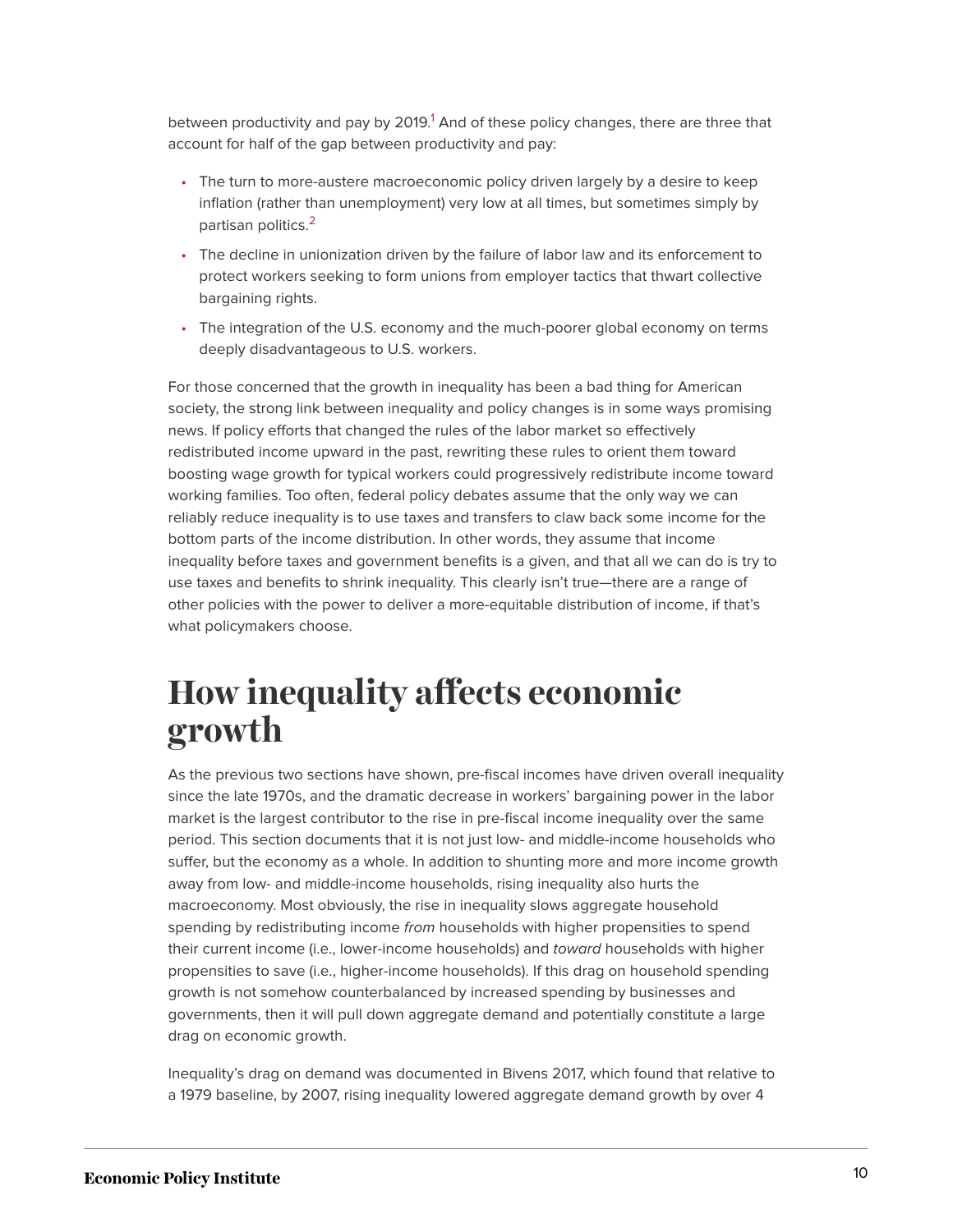percentage points of GDP annually. Decreased aggregate demand growth is not the only way in which inequality can affect growth. Cingano (2014), for example, has found that among nations of the Organisation for Economic Co-operation and Development (OECD), a period of an expanding gap between low-income households and the rest of the population has a negative impact on subsequent growth, specifically through the channel of human capital. Specifically, Cingano (2014) finds that the gap between low-income households and the rest of the population depresses skill developments for those with lower parental education background. Cingano (2014) concludes that redistribution policies in the tax and transfer system are critical to sustaining growth by making sure the benefits of growth are fairly distributed.

## **Higher-income households have much higher savings rates**

The way that income inequality drags on aggregate demand is relatively straightforward: It redistributes income away from low- and middle-income households (which save a lower share of their income, because basic living expenses consume so much of their income) toward higher-income households (which save a higher share of income, because they have the luxury to do so). Thus, rising inequality means that each dollar of income in the economy now supports less household spending, and more savings. The resulting lower household spending due to income redistribution then, all else equal, weakens aggregate demand. In theory, there are countervailing economic forces that can keep an increase in household savings from dragging on aggregate demand. For example, if interest rates fall then businesses might desire to invest more in new plant, equipment and processes, and hence the increase in savings could be seamlessly channeled into new spending, keeping aggregate demand stable. In practice, most of these countervailing forces depend on active policy decisions, and they have largely not been able to keep aggregate demand stable in the face of rising inequality.

While intuitively it makes sense that higher-income households save a higher share of their income, efforts to quantify savings rates by income group—especially small groups at the top of the income distribution—are quite difficult. For example, the Consumer Expenditure Survey conducted by the U.S. Census Bureau on behalf of the Bureau of Labor Statistics is widely thought to miss lots of consumption spending by rich households (see Aguiar and Bils 2015), and its income measures are "top-coded" so that the true incomes at the top of the income distribution cannot be calculated (Yang and Toth 2014). See Gould 2019 for an explanation of top-coding, which essentially involves protecting the confidentiality of top wage earners by recording wages only up to a certain threshold, which hasn't increased in decades.

Our methodology for constructing savings rates for even small income groups at the top of the distribution builds from Maki and Palumbo 2001, Cynamon and Fazzari 2015, and Bivens 2017, and involves tracking net new assets acquired by households (which is essentially the definition of savings).

We build on Bivens 2017 in one key way. Bivens 2017 used data from the Survey of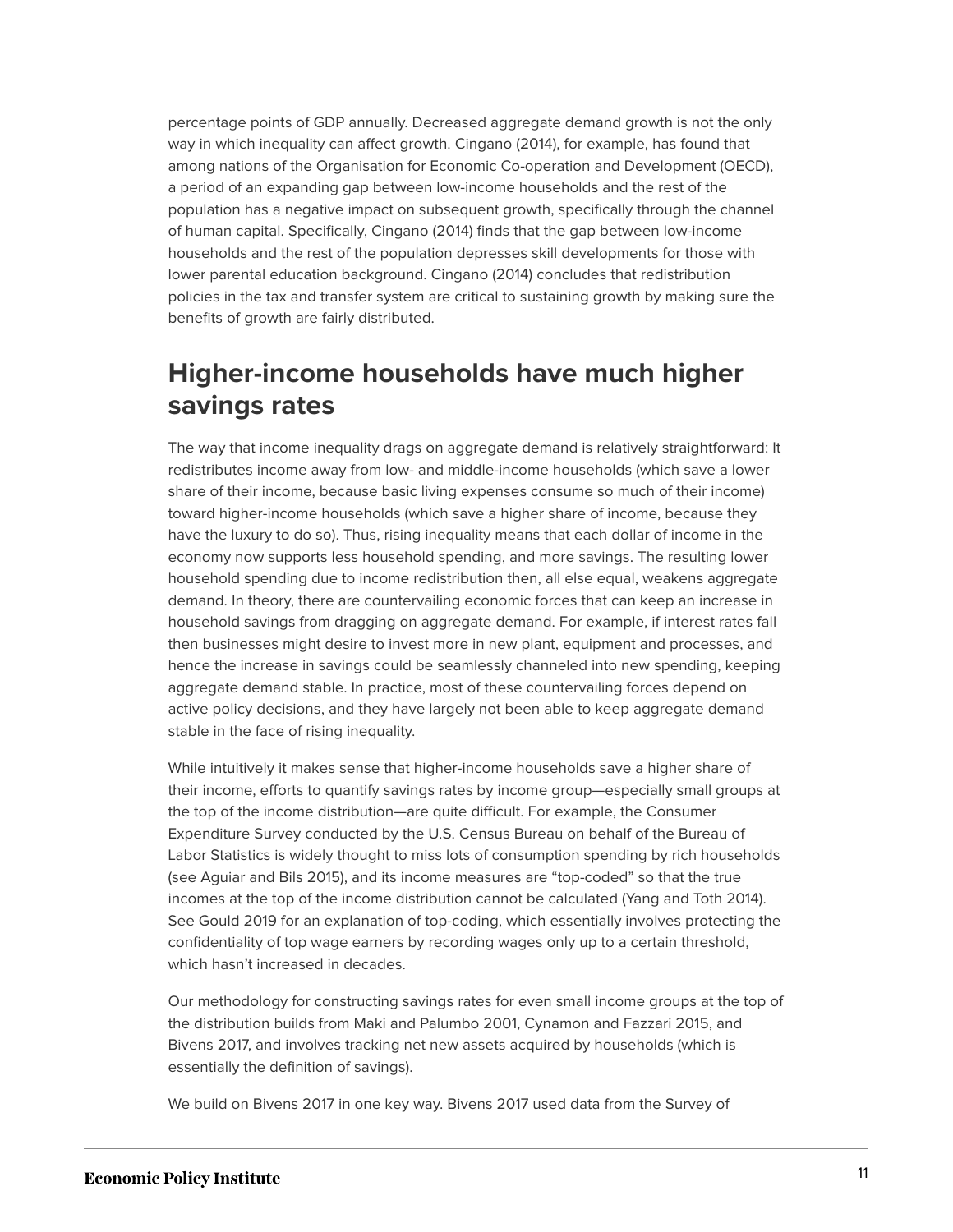<span id="page-11-0"></span>Consumer Finances (SCF) from the Federal Reserve to obtain the share of various assets held by income groups. $3$  This distributional data was then combined with aggregate macroeconomic data from the Financial Accounts of the United States (FAUS) showing the net acquisition of each asset in a given year.

This 2022 analysis, like Bivens 2017, uses the macroeconomic data from the FAUS on net acquisition of various assets. But it exploits a new distributional data set that does not require using the microdata from the SCF: the Distributional Financial Accounts of the United States (DFA), also compiled by the Federal Reserve. The DFA provides data on the share of fairly detailed assets and liabilities held by each income grouping. We can then map this onto the macroeconomic data showing the aggregate net acquisition of these assets and liabilities in a given year. **Appendix Table 1** provides the precise mapping between the DFA and the FAUS.

For each income group, this allows us to construct a measure of the value of total assets (net of liabilities) newly acquired each year. As noted, this acquisition of net new assets is essentially the definition of savings. For each income group we then obtain an estimate of aggregate income by multiplying the number of households in each group by the average household income—both of which are provided in the CBO data on household income distribution. Finally, by dividing the net acquisition of financial assets by total income for each group, we derive a group-specific (average) savings rate.

Most macroeconomic measures of personal savings do not include realized capital gains in their income measure. To make our measure more comparable with standard measures, we pull out realized capital gains from the measure of post-fiscal income that we use in the denominator of our savings rate. **Figure D** clearly shows a staggering difference in saving rates for each income group. The top 1% of the income distribution saves 30.6%, compared with 0.5% for the bottom 20%, a 61-fold difference.

#### **Why haven't most measures of personal savings risen?**

Measured at a point in time, savings rates of high-income households in the United States are always far higher than savings rates of low- and middle-income households. However, since 1979, even as the share of total income in the economy claimed by high-saving and high-income households has risen sharply, many conventional measures of the U.S. personal savings rate have not risen or have even declined. If high-income households are securing a growing share of income, and if they save a lot of their income, then it seems the personal savings rate for the economy overall would be rising. Yet it is not. Can this be explained?

It can, as there are many scenarios in which individual households' attempts to save a higher share of their income fail to translate into an economywide increase in savings.

First, there are measurement complications that may explain the discordance in the data. For example, for rich households, much of their savings are actually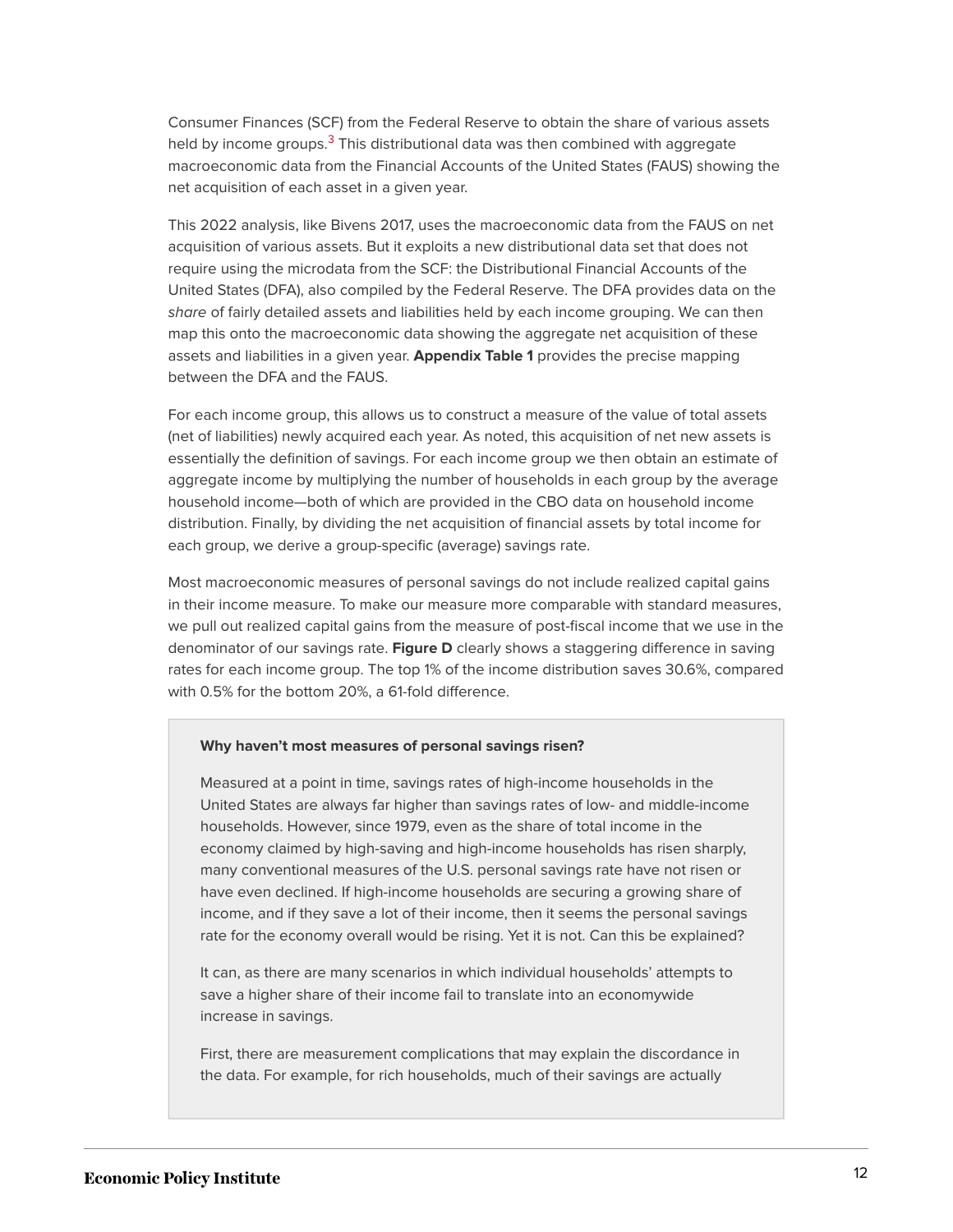### Figure D **The top 1% of the income distribution saves over 60 times as much as the bottom 20%**

Net savings rates by income group (2007–2018 pooled data average)



**Notes**: Savings rates are a measure of net new assets acquired by households, which are grouped according to distribution of income after government taxes and benefits.

**Source:** Data on personal savings and income shares from the Federal Reserve Board (FRB 2021a, 2021b) and household income data from the Congressional Budget Office (CBO 2021).

#### **Economic Policy Institute**

held in the form of retained earnings by the corporations whose stock they own (Bivens 2017; Chen, Karabarbounis, and Neiman 2022; and Mian, Straub, and Sufi 2019). Savings by corporations have risen sharply in recent decades. Given that the way we measure savings in this current paper looks only at new acquisitions of corporate equities, savings by corporations (held implicitly on behalf of their owners) thereafter will escape being captured by our householdlevel data. These corporate savings are also missed by conventional measures of personal savings.

As another example, when households make savings decisions to meet a specific desired level of wealth, they may include in their calculation capital gains—increases in an asset's value that raise measured wealth but are not captured in traditional measures of "savings." Measures of personal savings rates that show declines in recent decades do not include realized or unrealized capital gains (increases in the value of assets owned, whether they were realized by selling them or not). If households adjust savings out of current income to target a given level of wealth, then it could be argued that the proper way to measure changes in wealth (or savings) of these households should account for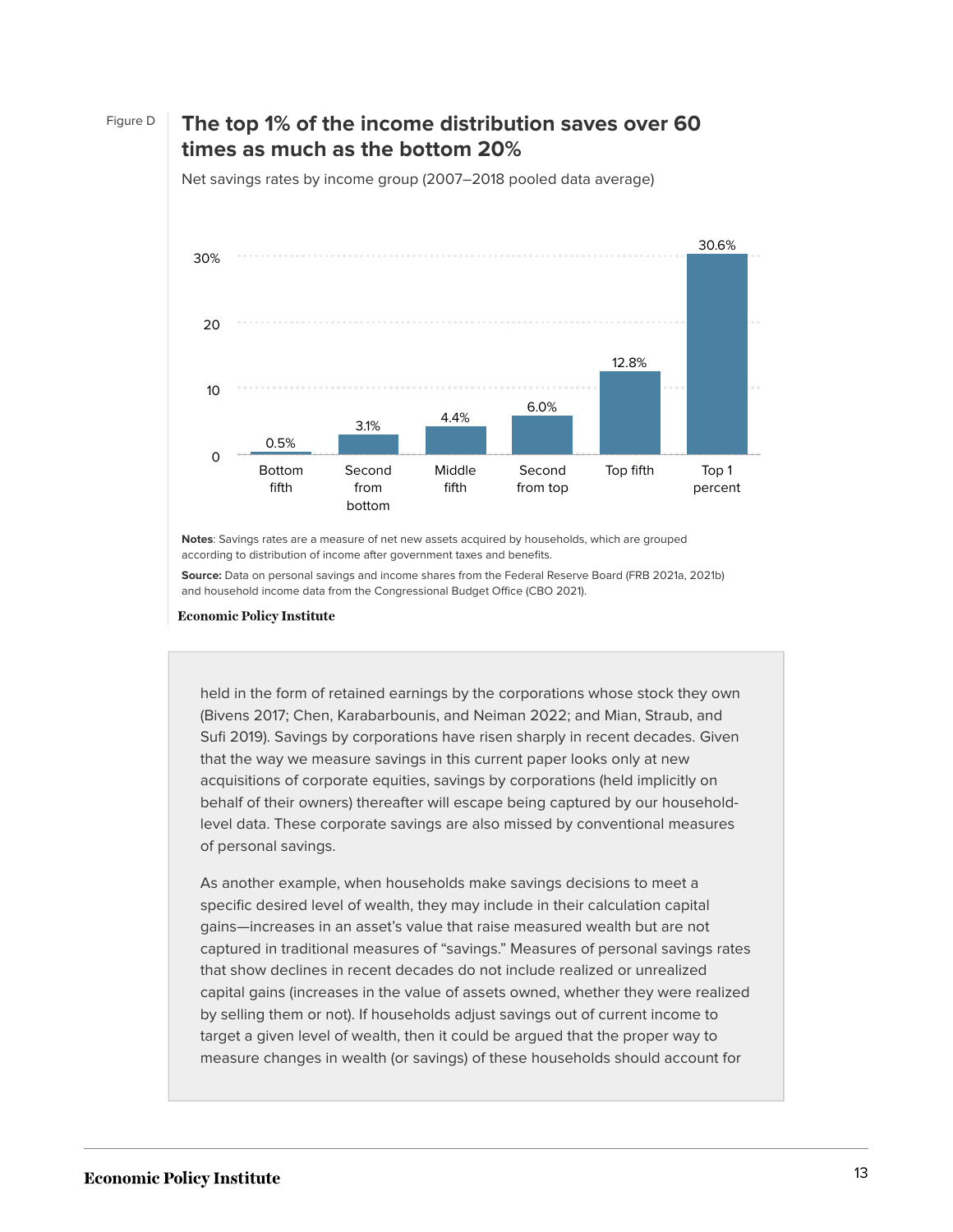these capital gains. Including them has been shown to raise measured savings rates substantially (Robbins 2018).

Besides these measurement issues is a more subtle—but hugely important—effect of savings patterns on economic data, as explored by Pettis (2017) and Krugman (2009), among others. As they explain, it is possible for a strong increase in desired savings by households to translate into no increase—or even a decrease—in total personal savings. The chain of effects is as follows. First, a sharp increase in household savings reduces household consumption spending. All else equal, this will lower aggregate demand and cause productive resources in the economy to be idled. Then, in turn, GDP and national incomes will decline. Since households' desired savings are generally a fixed fraction of total income, this decline in total income will lead to a decline in total savings, even as households are "trying" to save more (i.e., trying to devote a higher share of income to savings rather than consumption). In fact, an increase in households' desired savings will only translate seamlessly into higher total savings and higher savings rates when the increase in savings is channeled smoothly into higher business investment or higher government spending (which will in turn generate larger budget deficits).

In the last sections of this paper, we show that federal budget deficits likely were reduced in recent decades through some of the channels linking inequality, taxes, and transfers. One interpretation of this is that the expected boost in national savings stemming from the redistribution of income toward higherincome households took the form of increased public savings (or smaller budget deficits) rather than increased personal savings rates.

## **The redistribution of income toward higher-saving households translates into slowed spending economywide**

With these estimates of savings rates by income group, we can quantify more specifically the impact of inequality's redistribution of income on economic growth and aggregate demand. We know that redistribution of income from the bottom and middle to the top of the income distribution should be expected to curtail household consumption spending, all else equal. In **Figure E**, we calculate this spending drag as a percentage of GDP, using the savings rates from Figure D. To construct this, we multiply the change in income share for each income group by one minus their savings rate. This provides a rough estimate for how much consumption spending changed for each income grouping. Then, we sum across income groups to obtain a measure of how much aggregate consumption spending changed due to the inequality-induced changes in income shares. This implied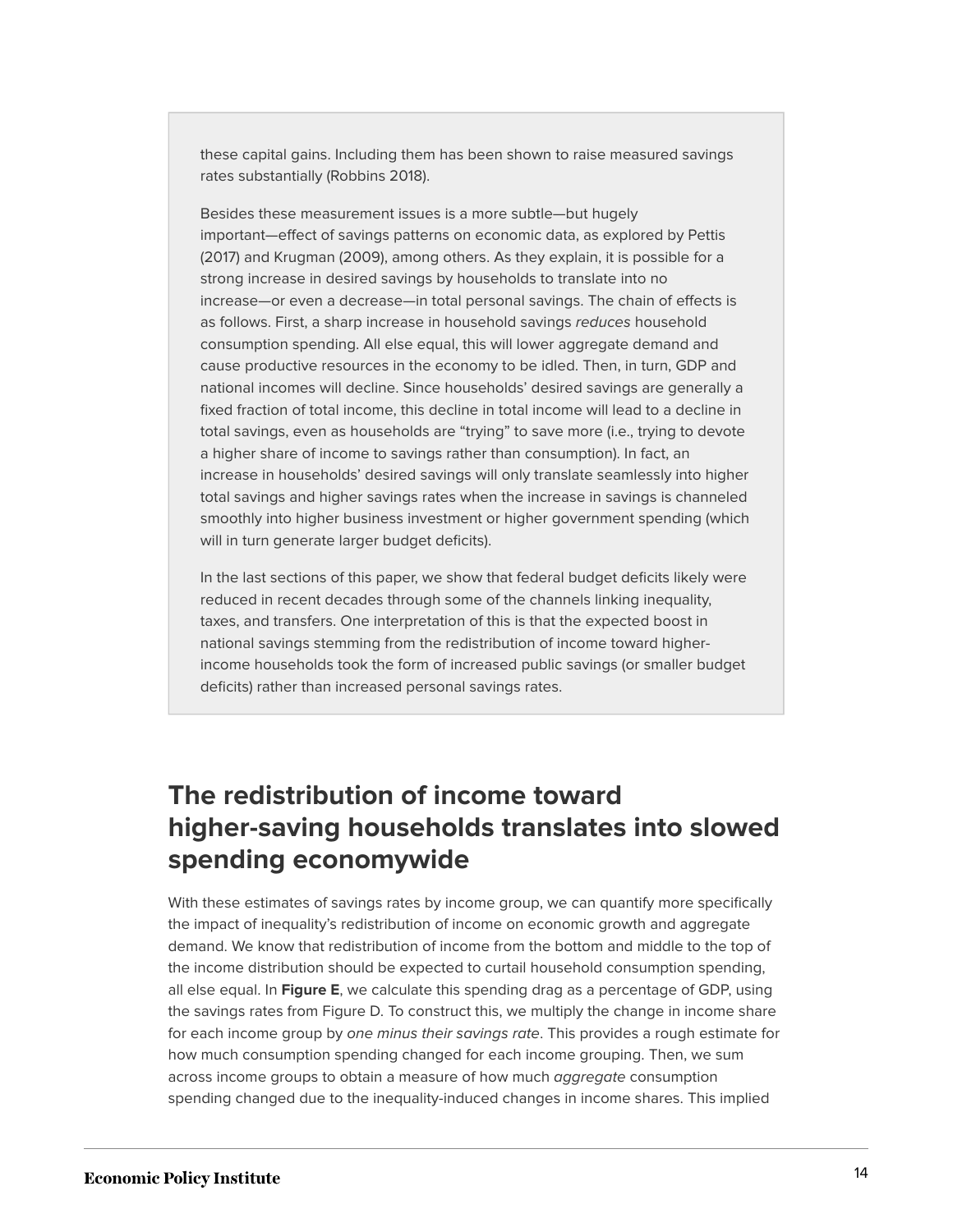## Figure E **Income concentration at the top has dragged on household spending since 1979**

How much the upward redistribution of income lowered economywide household spending, as a share of GDP -1.4% -2 -1 0% 1980 1990 2000 2010

**Notes:** To estimate the drag on household spending stemming from the upward redistribution of income, we subtract the savings rates by income group (See Figure D for savings rates calculations) from 1, and then multiply this derived propensity to consume out of income by the income shares for each group to estimate household spending for each group. Then, we sum across all groups to get an aggregate household spending estimate. We do this with actual data, and then construct a counterfactual level of spending that holds 1979 income shares constant. The difference between these is the "all else equal" effect of changing income shares on household spending. We express this spending drag as a percent of overall U.S. GDP.

**Source:** Congressional Budget Office household income data (CBO 2021) for savings rates and income shares and GDP and personal income data from the Bureau of Economic Analysis's National Income and Product Accounts (BEA 2021a; 2021b).

#### **Economic Policy Institute**

fall in aggregate household spending we initially calculate is implicitly expressed as a share of total household income (because that is what the CBO data is measuring). Because many macroeconomic variables traditionally are scaled to overall gross domestic product (GDP), we convert this into a fall in household spending as a share of overall GDP by multiplying it by the ratio of aggregate personal income to GDP.

By doing this, we provide a measure of the "all else equal" effect of how much the rise in inequality dragged on household spending relative to the baseline of no increase in inequality. By 2007 this drag reached 2% of overall GDP. The temporary decline in inequality that occurred when financial markets and stock prices collapsed during the Great Recession of 2008–2009 reduced this drag, but by 2018 rising inequality was still curbing spending by almost 1.5% of GDP.

To put a raw dollar figure on this drag, imagine policymakers wanted to undo this drag through a fiscal stimulus package (presumably because the Fed has little room to boost sluggish spending with interest rate cuts). Imagine further that the stimulus package was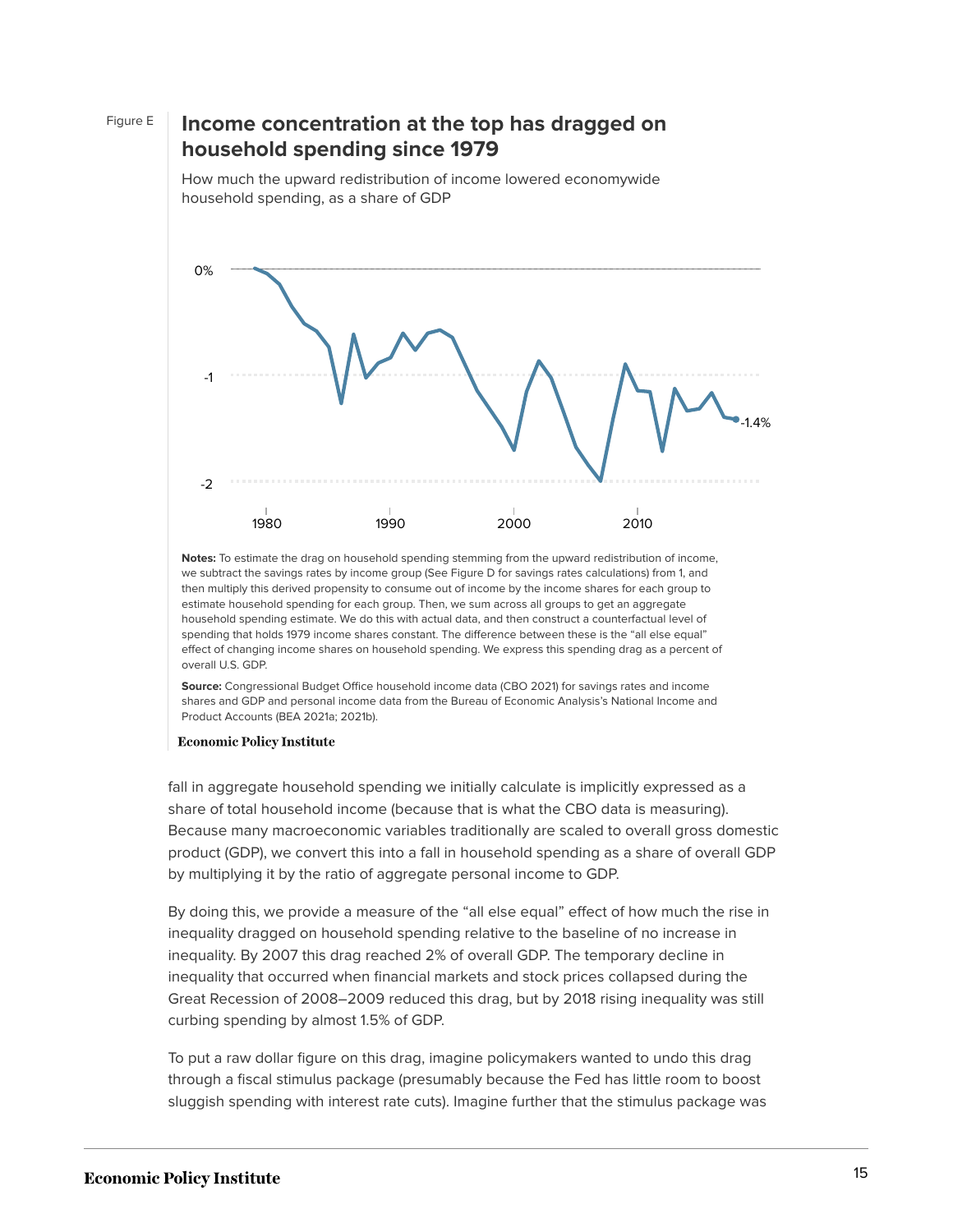reasonably well-structured, with a "fiscal multiplier" of 1.25—meaning that every dollar spent generated \$1.25 in additional economic activity. This package would have to be nearly \$300 billion, and it would have to recur each year.

## **Failure of countervailing levers lets inequality slow growth**

Slowed household spending doesn't always reduce aggregate demand or impinge on economic growth. If other countervailing forces in the economy allow the expanding pool of household savings to be channeled into more investing by businesses or other activities that boost aggregate demand, or if governments spend more (via expansionary fiscal policy), then aggregate demand can be held constant in the face of the drag on household spending. But in recent decades, the policy institutions meant to stabilize the macroeconomy have not been able to either curb rising inequality or lessen the resulting drag on aggregate demand.

Monetary policy as deployed by the Federal Reserve has been more consistently applied to spur growth in recent decades than in the more distant past, but it has proved too weak as an expansionary policy tool. Most notably, the Fed has regularly ratcheted down the federal funds rate (the interest rate that banks pay on overnight loans) in the hope of prompting declines in credit card, mortgage, and other rates thereby stimulating investment and consumption. However, this policy lever has all but been maximized since the early 2000s, as shown in **Figure F**. It shows the federal funds rate since 1960 along with decade averages (the horizontal bars). As the decade averages show, the Fed's policy interest rate has continued to decline, resting at essentially 0 since after the 2007–2009 Great Recession.

The failure of low interest rates to reliably spur growth has sometimes been analogized to "pushing on a string." Despite low and falling interest rates, the economic recoveries from each of the three most recent recessions before 2020 were agonizingly slow. Essentially, interest rates have been effectively pushed to near zero for decades, making it impossible to further cut rates in an attempt to neutralize economic phenomena—like rising inequality—that may be dragging on aggregate demand. As a result, the slowdowns in aggregate demand have become the binding constraint on overall growth.

Fiscal policy has been even less effective than monetary policy in reining in inequality and alleviating demand constraints. The federal tax and transfer system can impact inequality by spending more on safety net and social insurance programs (transfer programs) that benefit households at the bottom, and taxing more at the top. One way we can estimate the efficacy of the tax and transfer system is by calculating the transfer rate, which is tax credits and deductions and transfers a household receives as a share of its pre-tax-andtransfer income. The transfer rate differs among households at different points in the income distribution just as tax rates do. **Figure G** shows the net transfer rate (the transfer rate minus the federal tax rate), to depict how much pre-fiscal incomes for each income group have been buoyed or reduced by the effect of taxes and transfers since 1979. In this period, the net effect of taxes and transfers has always boosted incomes for the bottom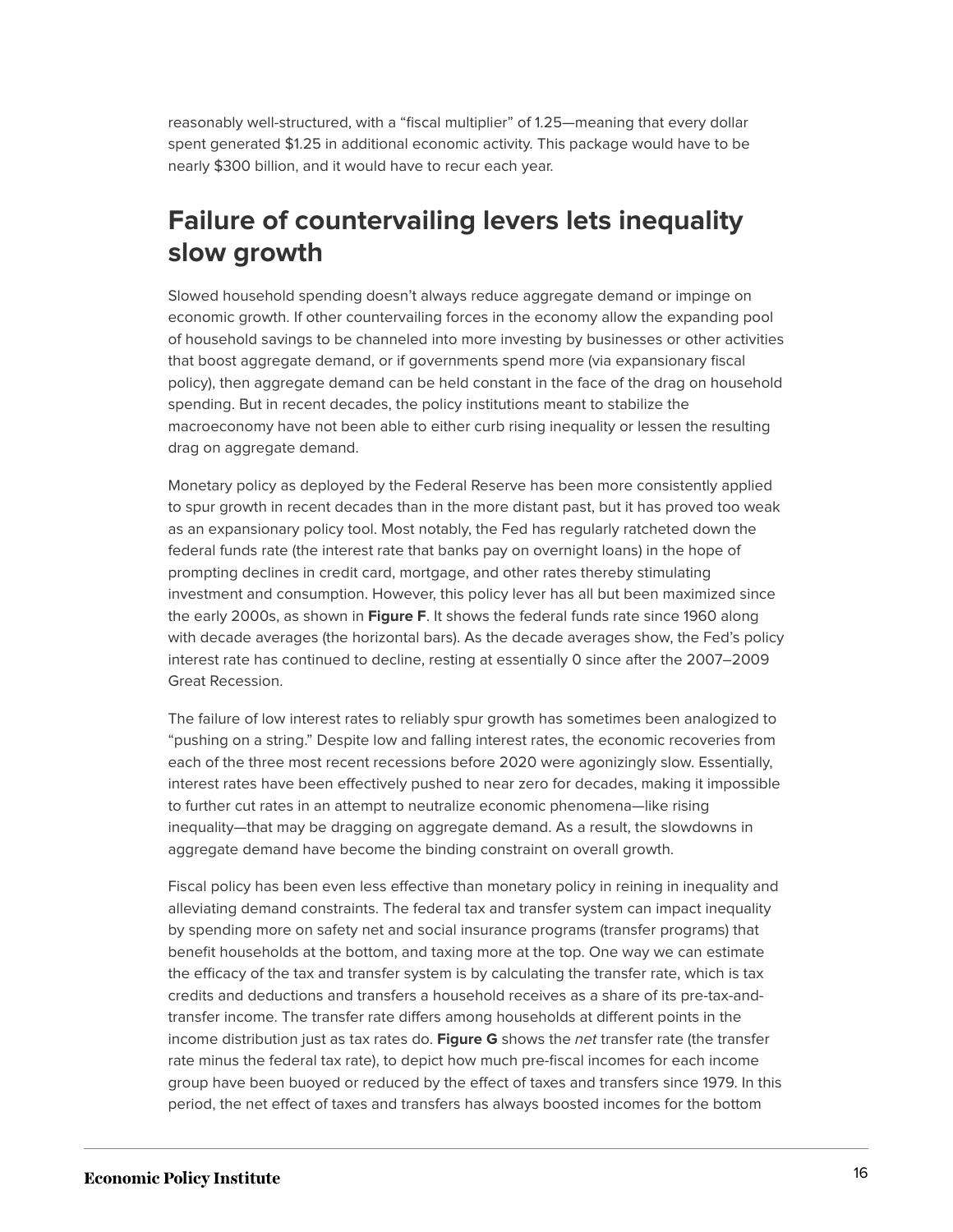### Figure F **Slowing demand means that lower and lower Interest rates have been needed over time**



Effective federal funds rate, actual and decade averages, 1960–2021

**Notes:** Data are monthly averages. Horizontal lines are averages over dates indicated. Shading indicates recessions.

**Source:** Authors' analysis of [Effective Federal Funds Rate](https://fred.stlouisfed.org/series/FEDFUNDS) data from the Federal Reserve (FRED 2021).

#### **Economic Policy Institute**

40%, and since the early 1990s has even boosted incomes for the middle fifth of the income distribution. The fact that the transfer rate for the bottom fifth of households exceeds 40% confirms that our progressive tax system is working at least somewhat as designed: the lowest-income households don't have to pay large amount of taxes and they receive government benefits to help them meet their needs (though the U.S. social safety net is weaker than in other countries).<sup>[4](#page-26-4)</sup>

<span id="page-16-0"></span>Conversely, the net effect of taxes and transfers reduces incomes for all groups with incomes at or above the 60th percentile, and, by growing amounts (an outcome of the progressive federal tax system). But, over the entire 1979 to 2018 period, these net transfer rates have not changed nearly enough to neutralize most of the rise in pre-fiscal inequality. Even when the net transfer rate has increased dramatically, it often turns out to have been driven as much by the denominator growing much slower (due to weak pre-fiscal income growth) as by increased absolute generosity of the tax and transfer system (the numerator). For example, in 1979 the net tax and transfer rate for the bottom fifth was 34.7%. It remained beneath this level until 2011. Between 2011 and 2018, it rose from 34.7% to 42.7%. But over that same period, the bottom fifth's market income grew at well under 1% per year (only about a third as fast as overall growth in market incomes).

The effect of all these intragroup changes in net transfer rates on the trajectory of income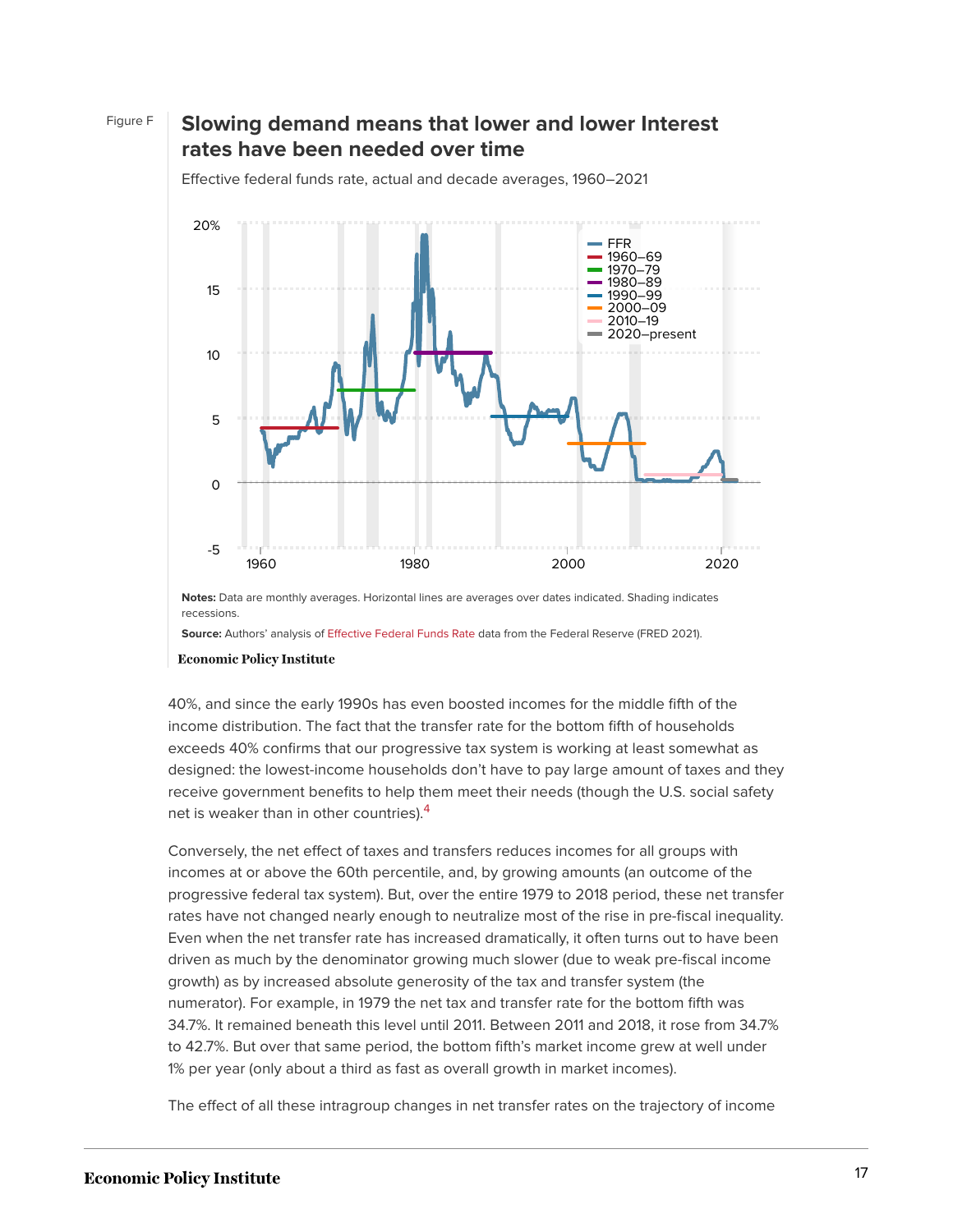Figure G **For the bottom 60% of households—particularly the bottom fifth—the boost from government taxes and benefits has increased as share of income in recent decades**



Overall transfer rate by household income group, 1979–2018

**Notes:** The overall transfer rate is the share by which pre-tax-and-transfer income is raised or lowered by taxes and transfers. It is calculated by dividing what a household receives in government benefits and tax credits minus any tax payments by pre-fiscal income (income before taxes and benefits). Although transfer rates are calculated as a share of pre-fiscal income, we rank households by post-fiscal income.

**Source:** Congressional Budget Office household income data (CBO 2021).

#### **Economic Policy Institute**

inequality can, of course, simply be seen in the change in post-fiscal income shares presented in figures A and B. These changes are a bit smaller than the pre-fiscal income share changes so fiscal policy has blunted some of the rise in inequality, but the changes in post-fiscal income shares are still quite dramatic.

# <span id="page-17-0"></span>**Fiscal impact of the rise in inequality**

Given its large potential macroeconomic effects, it follows that the rise in inequality also likely had large potential fiscal effects. There are two particularly important channels through which rising inequality can affect the federal fiscal balance: by changes in income growth mechanically raising or lowering tax collections and transfers for a given income group, and by the reduced tax collections and larger transfers that accompany slowing economic growth widening budget deficits.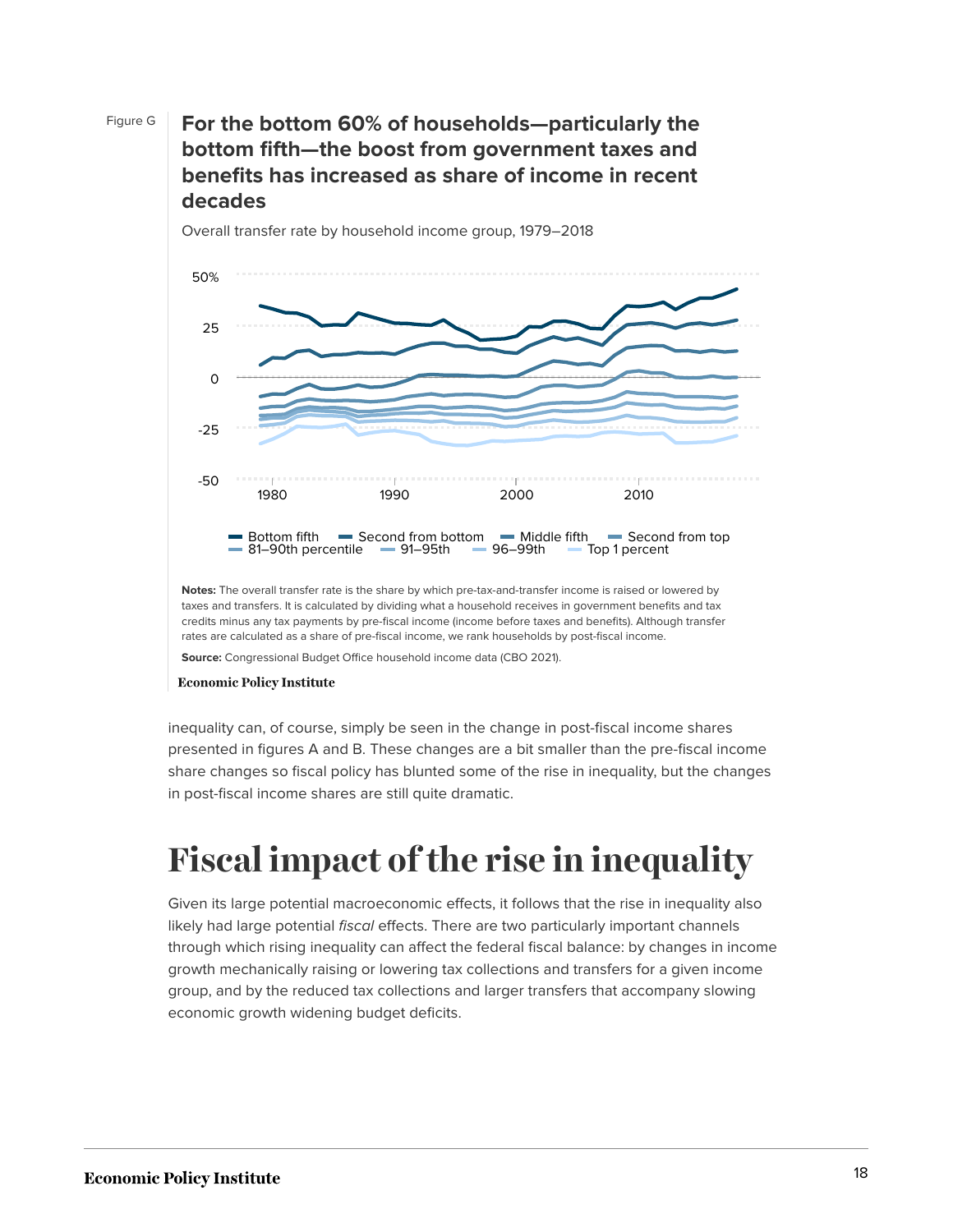### Figure H **All else equal, rising inequality lowers federal budget deficit**

How much the decrease in transfer spending and the increase in tax revenues arising from growing inequality lowered the federal deficit, as a share of GDP



**Notes:** The figure estimates the "all else equal" effect of government spending on transfers and estimated government revenues from taxes had household groups kept the same share of income as they had in 1979 but everything else (average rates of growth and tax and transfer rates) followed the same path as actually occurred. The difference is the effect on the federal deficit. For example, as reflected in the top line, since the income share of the top 1% rose steeply after 1979, tax revenue collected from the group was much greater than it would have been in the counterfactual scenario, and this lowered the deficit relative to the counterfactual scenario.

**Source:** Household income data from the Congressional Budget Office (CBO 2021).

**Economic Policy Institute** 

## **Differential tax and transfer rates by income group**

In **Figure H**, we estimate the implications for the federal budget balance if the net tax and transfer rate for each income group evolved as it did between 1979 and 2019, but each group's pre-fiscal income share remained at its 1979 level in subsequent years. The difference between the actual and the counterfactual can be thought of as the "all else equal" effect of changing just income shares (i.e., rising inequality) on the federal budget deficit. Of course, this entire paper is about how inequality and growth and other macroeconomic variables are all interrelated, so this "all else equal" assumption is important—but it does help sharpen some intuition about the channels through which inequality can affect the federal budget deficit. The figure breaks out the effect of taxes and transfers separately.

Before reporting the results as depicted in the figure, it is instructive to take an example to understand how the various changes of the components impact the aggregate changes. For example, though not shown in the figure, the effective tax rate for the top 1% fell from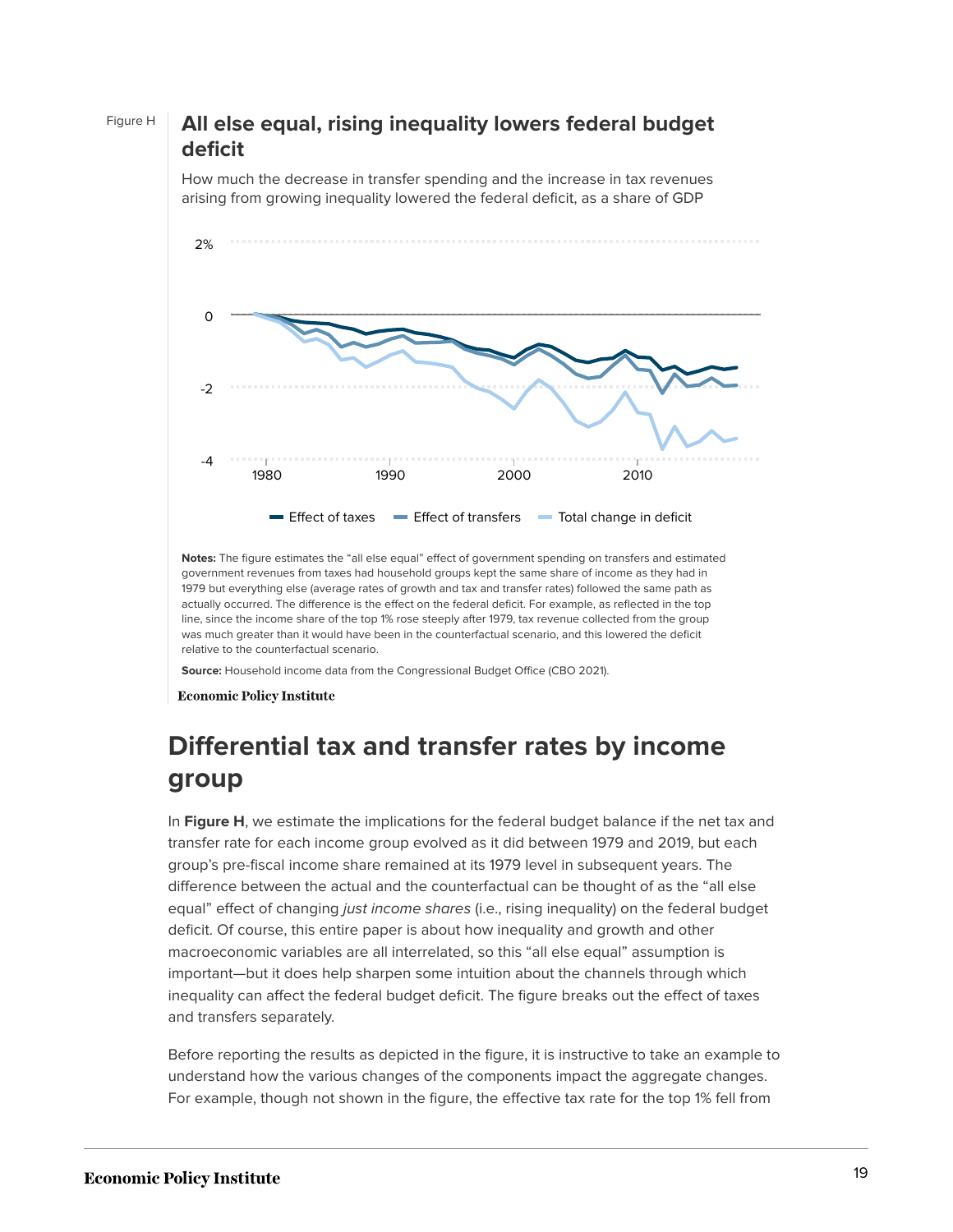35.1% % in 1979 to 30.2% in 2018. (The effective tax rate is how much of their income these households paid in income, payroll, excise, and other taxes, not the tax rate for their tax bracket.) With just that information, one might think that there is no way that taxes collected overall from the top 1% as a share of the economy could rise. But over this same period, total pre-fiscal income claimed by the top 1% rose by 7.5 percentage points (from Figure A). This means that in 2018, taxes (net of transfers) collected from the top 1% actually rose by 2.3% of total household income relative to a scenario where income shares had remained constant at their 1979 level. The amount of this increase is simply the 7.7 percentage increase in the top 1%'s income share multiplied by the 30.2% tax rate in 2018. We repeat this exercise for transfers, and for all other income groupings in our data.<sup>[5](#page-26-5)</sup>

<span id="page-19-0"></span>Overall, these effects indicate that the federal budget deficit in 2018 was lower by roughly 3.4% of GDP due to the effect of changing income shares. This is a substantial amount. The overall effect is split through lower government outlays in the form of transfer payments and higher government revenues in the form of taxes paid that resulted from changing income shares. Higher tax collections from the top 1% account for roughly 60% of the overall effect (again, even as tax rates for the top 1% fell). But lower transfer payments flowing to the bottom 60% of households can account for nearly half of the overall effect as well. (Two different groups can contribute more than 100% to the total net effect if the influence of other groups is negative.) Households in the bottom 60% were net recipients of taxes and transfers in 2018 overall, but their lower income shares due to rising inequality reduced the effect of these transfers on the budget deficit.<sup>[6](#page-26-6)</sup>

<span id="page-19-1"></span>One way to understand this last point is to look at net tax and transfers rates, and then compare them to the aggregate amount of net taxes and transfers for the bottom fifth of households measured as a share of aggregate income. Between 1979 and 2015, the net tax and transfer rate for the bottom fifth rose from 34.5% to just under 39%. But, as a share of total household income economywide, net taxes and transfers going to the bottom fifth actually fell slightly, from 1.93% to 1.91%. This is because the higher tax and transfer rate was being multiplied in 2015 by an income share that significantly fell. In a sense, the federal budget moved closer to balance because falling income shares for the bottom 60% led, all else equal, to less money flowing to these households, as we devoted fewer of the economy's overall resources to pushing up incomes at the bottom.

## **Chronic weak demand contributes to budget deficits**

As noted above, the "all else equal" scenario that led our analysis to find a significant estimated reduction in the deficit from rising inequality is unlikely the case in the real world. When the economy operates below its potential for a sustained period, tax collections fall and more households rely on federal transfer payments for a higher share of income. In previous sections, we highlighted the potentially large drag on aggregate demand—and hence economic growth—exerted by rising inequality. If demand were weakened by rising inequality and this slowed overall growth, the slowdown would have large implications for the federal budget deficit. In this section, we provide a rough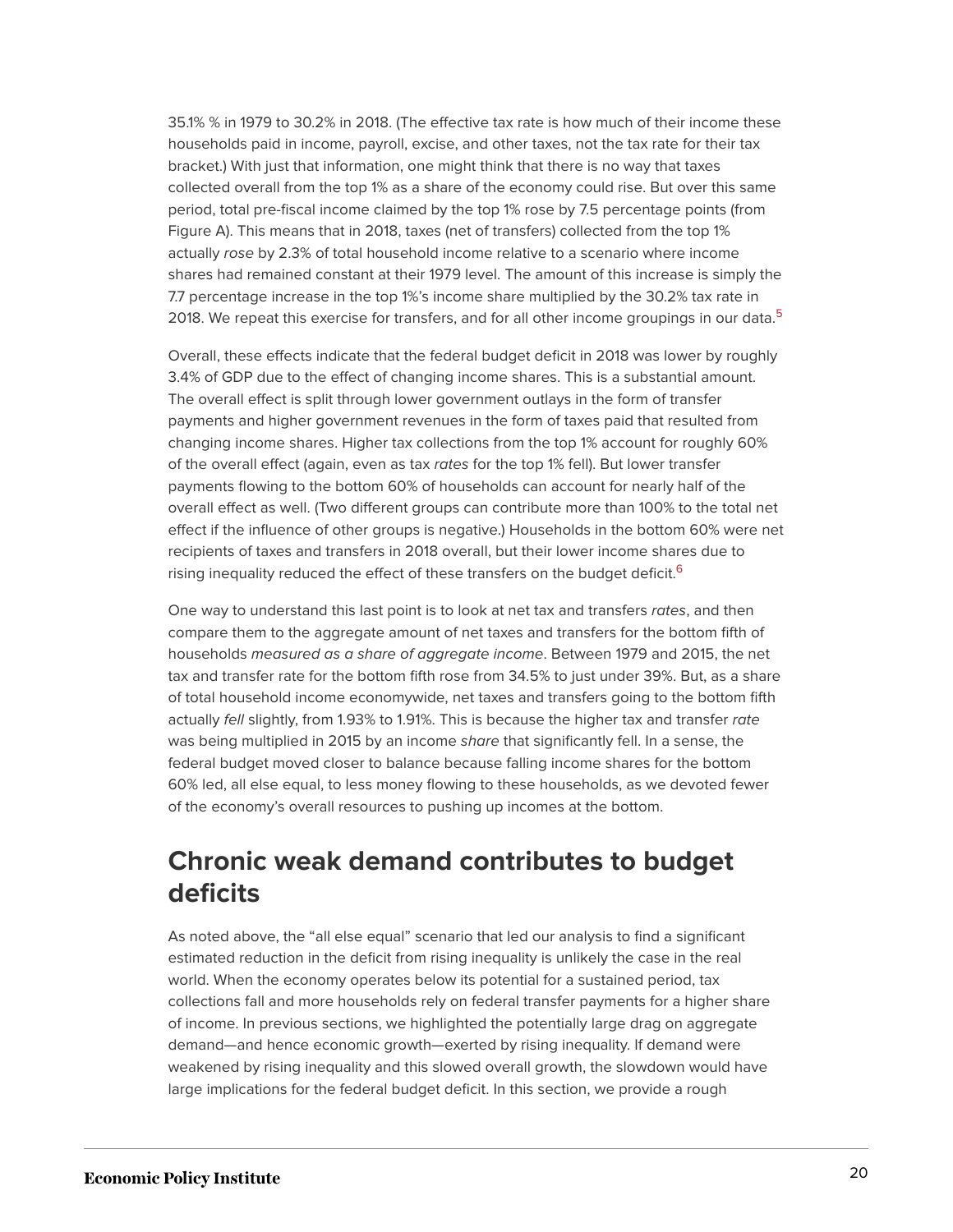estimate of how much a slack in demand may have pushed up deficits during the period of rising inequality. We then examine whether this upward pressure on the deficit from slack demand cancels out part of the downward pressure on the deficit from the tax and transfer system.

For this estimate, we draw on two data resources provided by the Congressional Budget Office. The first, an estimate of the "unemployment gap,." draws on the most-used measure of the economy's long-run potential level of resource utilization: the "natural" rate of unemployment (sometimes called the "non-accelerating inflation rate of unemployment" or NAIRU). This is the unemployment rate below which it is assumed that inflation will begin to accelerate and hence constitutes the lowest unemployment rate that is sustainable over more than a short time period. The unemployment gap is simply the difference between the estimated natural rate of unemployment and the actual unemployment rate. The gap is negative when the economy is operating beneath potential.

The second CBO estimate we use is the "cyclically adjusted" budget deficit. This is an estimate of what the budget deficit would have been in a given year if the economy had experienced an actual unemployment rate that matched the estimate of the natural rate. The difference between the actual budget deficit and the cyclically adjusted deficit hence provides an estimate of how much slack resource utilization (which is in turn caused by slack aggregate demand) increased budget deficits.

It could be argued that the CBO estimates of the natural rate of unemployment are too high, and that lower unemployment was possible over sustained periods (see Bivens 2021). But, even using the CBO estimates, large (negative) unemployment gaps put substantial upward pressure on budget deficits. **Figure I** shows the effect of tight or slack resource utilization (a positive or negative unemployment gap) on taxes and transfers for two long stretches of time: 1965–1979 and 1980–2020. We choose the first period because 1965 is the first year for which CBO calculates the cyclically adjusted budget deficit.

Between 1965 and 1979, the actual unemployment rate was 0.7 percentage points lower on average than estimates of the natural rate, providing a positive employment gap of 0.7%. Estimates of the relationship between the unemployment gap and the cyclical effect of budget deficits indicate that this positive unemployment gap reduced budget deficits by 0.3% of GDP on average in those years.

In comparison, between 1980 and 2020, the unemployment rate was higher on average than estimates of the natural rate and the gap averaged -0.9 percentage points. This negative employment gap led to budget deficits that were roughly 0.45% of GDP higher on average.

The bottom set of bars in the figure shows the effect of the negative unemployment gap on the budget deficit under the likely scenario that CBO's estimates of the natural rate of unemployment are too high (see Tasci 2019 for evidence and a discussion of the difficulty in estimating the natural rate of unemployment in real time). If the economy could actually hum along quite well (at optimum resource utilization but low inflation) at a lower rate of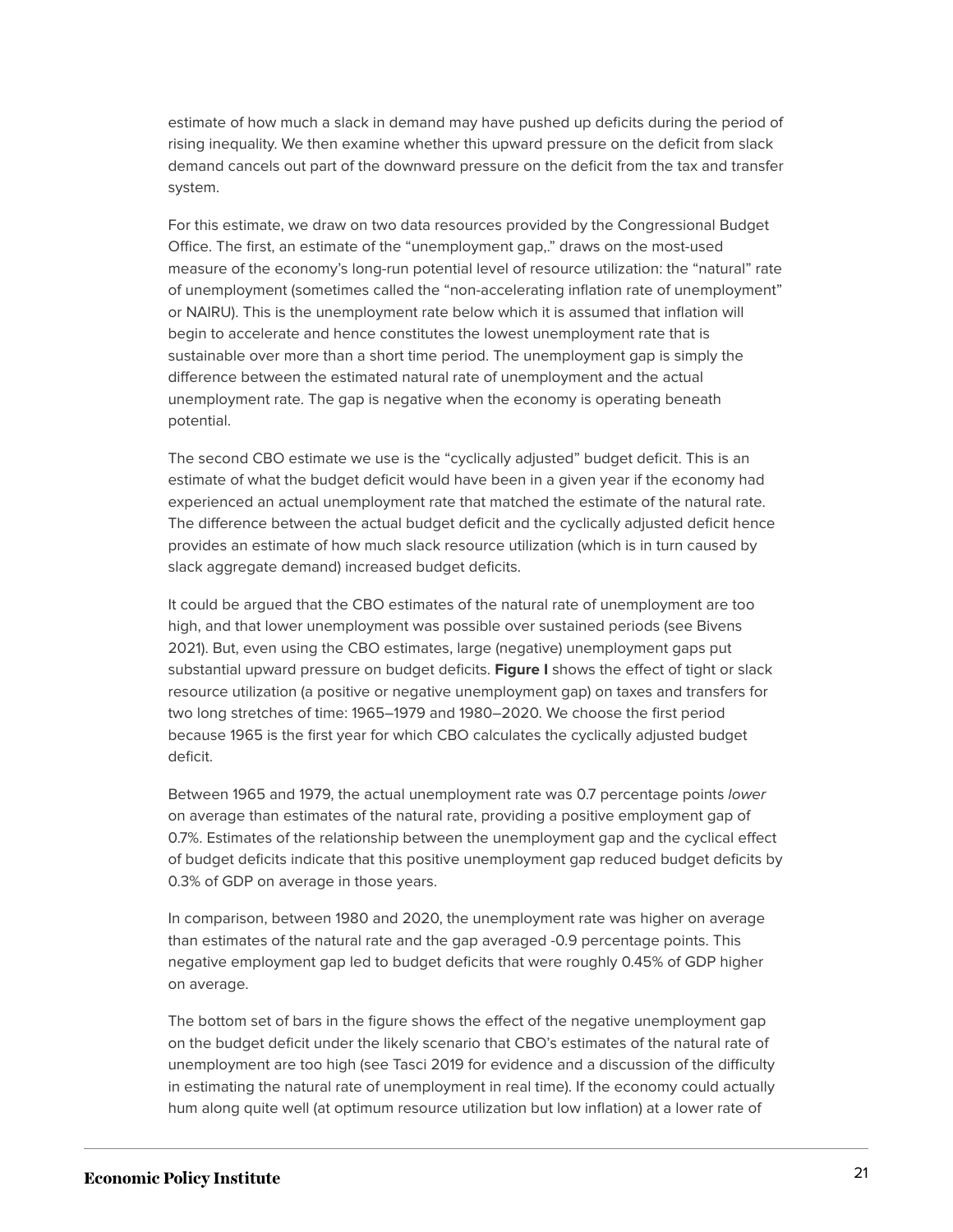### Figure I **Rising inequality's drag on household spending has large potential fiscal consequences**

Estimated unemployment gap and resulting change in cyclically adjusted federal budget deficits as a share of GDP, 1965–1979, 1980–2020, and 1980–2020 had the employment gap since 1980 been underestimated



**Notes:** The figure shows what happens to the budget deficit when the economy outperforms or underperforms potential, as captured by the employment gap. When the unemployment gap is positive, it means that the actual unemployment rate is lower than the estimated nonaccelerating rate of unemployment (NAIRU)—or the unemployment rate below which inflationary pressures begin building. When the unemployment gap is negative, the unemployment rate is higher than is needed to keep inflationary pressures in check, thus resources (workers) are going unused for no good purpose and the economy is running under its potential. The bottom set of bars estimates the impact of the negative employment gap since 1980 under the (perhaps likely) scenario that estimates of the NAIRU are too high and thus the average negative gap is even larger, reflecting greater economic underperformance.

**Source:** Congressional Budget Office federal budget data (CBO 2020a; 2020b).

#### **Economic Policy Institute**

unemployment, the actual effect of slack demand on budget deficits might be substantially higher. If, for example, the real natural rate of unemployment is 1 percentage point lower than what CBO estimates, then the negative unemployment gap would be even larger, reflecting an even greater degree of economic underperformance. Under this scenario, too-slack demand arising from increasing inequality after 1980 actually boosted budget deficits by roughly 1% of GDP on average in each year.

<span id="page-21-0"></span>If demand slack really did increase budget deficits by 1% annually over the 1979–2020 period, and if this demand slack was largely due to rising inequality, this would imply that about half of the decline in public debt due to changing income shares (discussed in the previous section's Figure H) was offset by higher budget deficits resulting from the drag on demand growth imposed by inequality.<sup>[7](#page-27-1)</sup> Further, if slack demand raised budget deficits by between 0.45 and 1.0% of GDP on average each year since 1980 (as in Figure I), over the entire 39-year period, this translates into an overall public debt to GDP ratio that was 30 to 70 percentage points higher by 2018.

More fundamentally, if the rise in inequality really did put the economy in a position where economic growth was being regularly held back by lower than necessary economic demand in recent decades, this implies that there is essentially no beneficial economic effect of the lower budget deficits caused by inequality-induced changes in income shares. That is because deficits, and the resulting additions to debt from them, affect the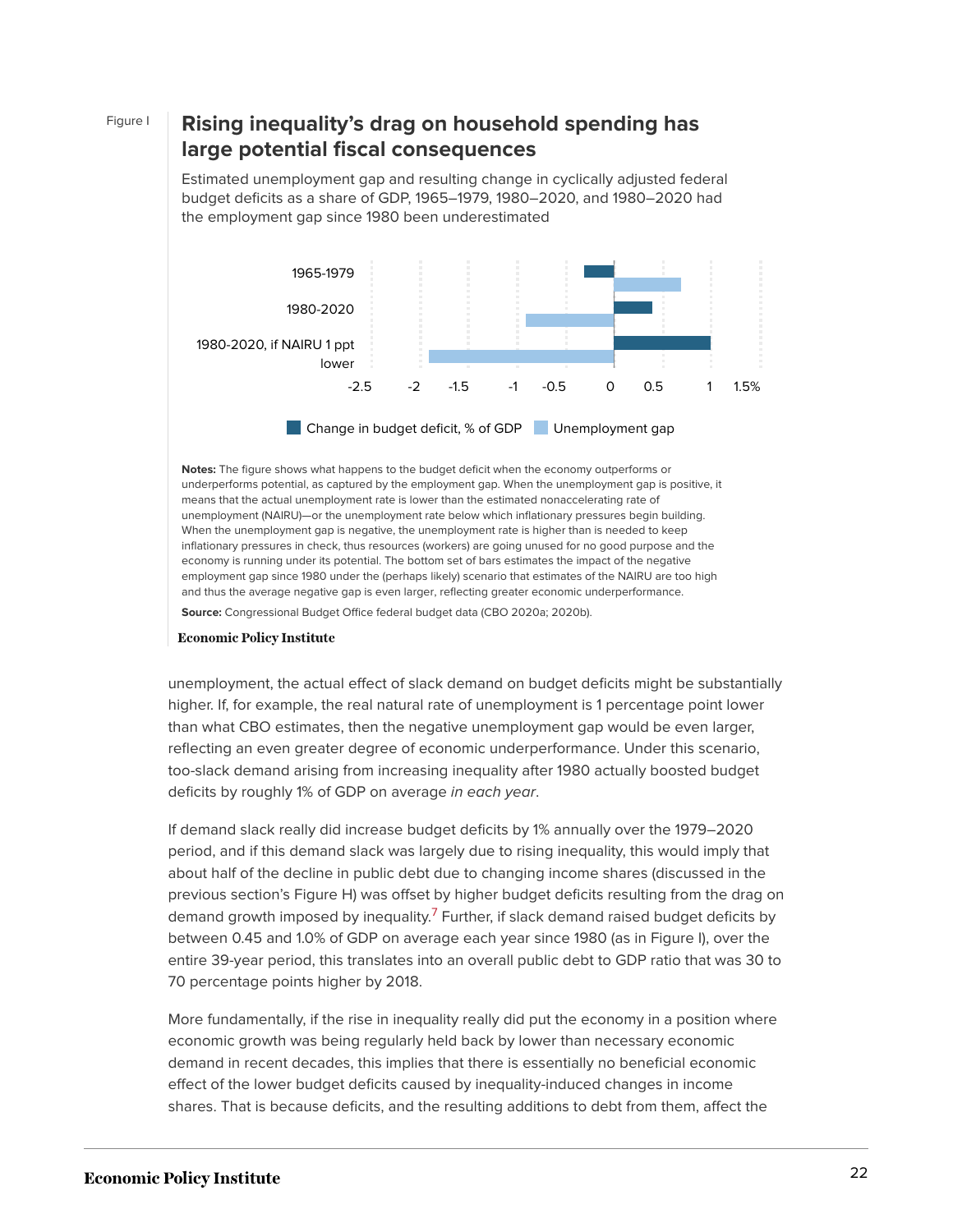economy very differently depending on whether growth is constrained by demand (workers and other resources are idling because firms don't expect enough paying customers) or by supply (all resources are fully utilized thus any increase in aggregate demand growth spills over into inflationary pressures rather than output growth). As noted in Bivens 2020, deficits only harm economic growth when economy growth is supplyconstrained, not when it is demand-constrained. And as we have shown, rising inequality has produced demand constraints.

# <span id="page-22-0"></span>**Conclusion**

Since the late 1970s, income inequality has risen sharply enough and been sustained long enough to have significant macroeconomic and fiscal effects. This inequality has led to chronic shortfalls of demand stemming from weakened household spending. These chronic demand shortfalls have constrained economic growth—by as much as 3.4% of GDP per year—and contributed strongly to the very slow recoveries following the most recent three recessions predating the coronavirus recession. The early 1990s recovery was the first one dubbed "jobless," but employment recovered even more slowly in the early 2000s recovery and the recovery from the Great Recession of 2007–2009 (Bivens 2016).

Even as rising inequality dragged on demand growth and harmed recovery from these three recessions, policy levers meant to help the economy bounce back faster were either becoming less effective (interest rates were near or at zero and couldn't be lowered further) or were left unused (Congress failed to provide sufficient fiscal stimulus by boosting spending). So far, the recovery from the recession caused by the COVID-19 shock has been happily much more rapid, almost entirely due to the much greater fiscal effort—spending increases—put into recovery. But the fiscal push that aided recovery so far is gone, while almost certainly little progress has been made in lessening inequality. As time marches on, the demand-depressing effect of this higher inequality could start to reassert itself.

In fiscal terms, the key effect of rising inequality has been to redistribute income from the low- and moderate-income households that tend to be net recipients of disposable income from the tax and transfer system toward the higher-income households that tend to be net payers to this system. As income gets transferred from low-savings to highsavings households, where is the increased savings going? A good chunk of it goes to reducing measured budget deficits. As we note in the text box explaining why some measures of aggregate personal savings haven't risen over recent decades, the reduced budget deficits that accompanied the rise in inequality is in some sense "where" the extra savings one would expect from a rise in inequality have shown up.

There are economic circumstances in which moving closer to federal budget balance might aid economic growth. But the U.S. economy has not enjoyed those circumstances for much of the last four decades. Economic growth has been constrained by weakened demand for sustained periods since 1979, which means that there was no particular economic benefit from lower budget deficits. Essentially, the macroeconomic downside of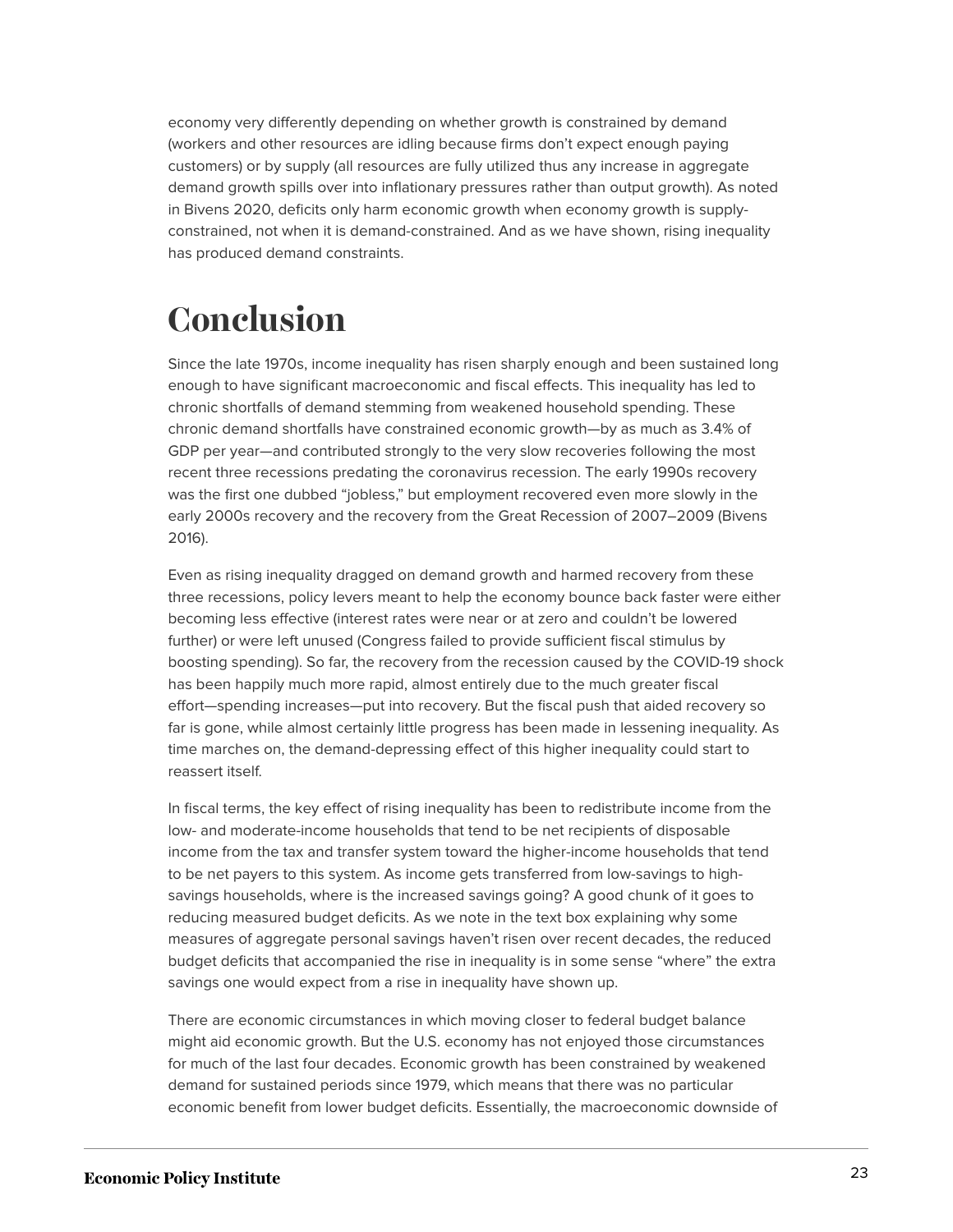higher inequality—the drag on economic growth—likely neutralized any fiscal upside.

# <span id="page-23-0"></span>**Acknowledgments**

The authors thank Katie DeCourcy for research assistance and Lora Engdahl for editing. This project was made possible by financial support from the Peter G. Peterson Foundation.

# <span id="page-23-1"></span>**Appendix: Constructing the savings rates in Figure D**

To calculate savings rates by income group, we combined asset and liability information from two different data sets compiled by the Federal Reserve. The Distributional Financial Accounts provide data on the share of fairly detailed assets and liabilities held by each income grouping (FRB 2021a). We can then map this onto the macroeconomic data from the Financial Accounts of the United States (FRB 2021b) showing the aggregate net acquisition of these assets and liabilities in a given year. Appendix Table 1 provides the precise mapping between the two data sets.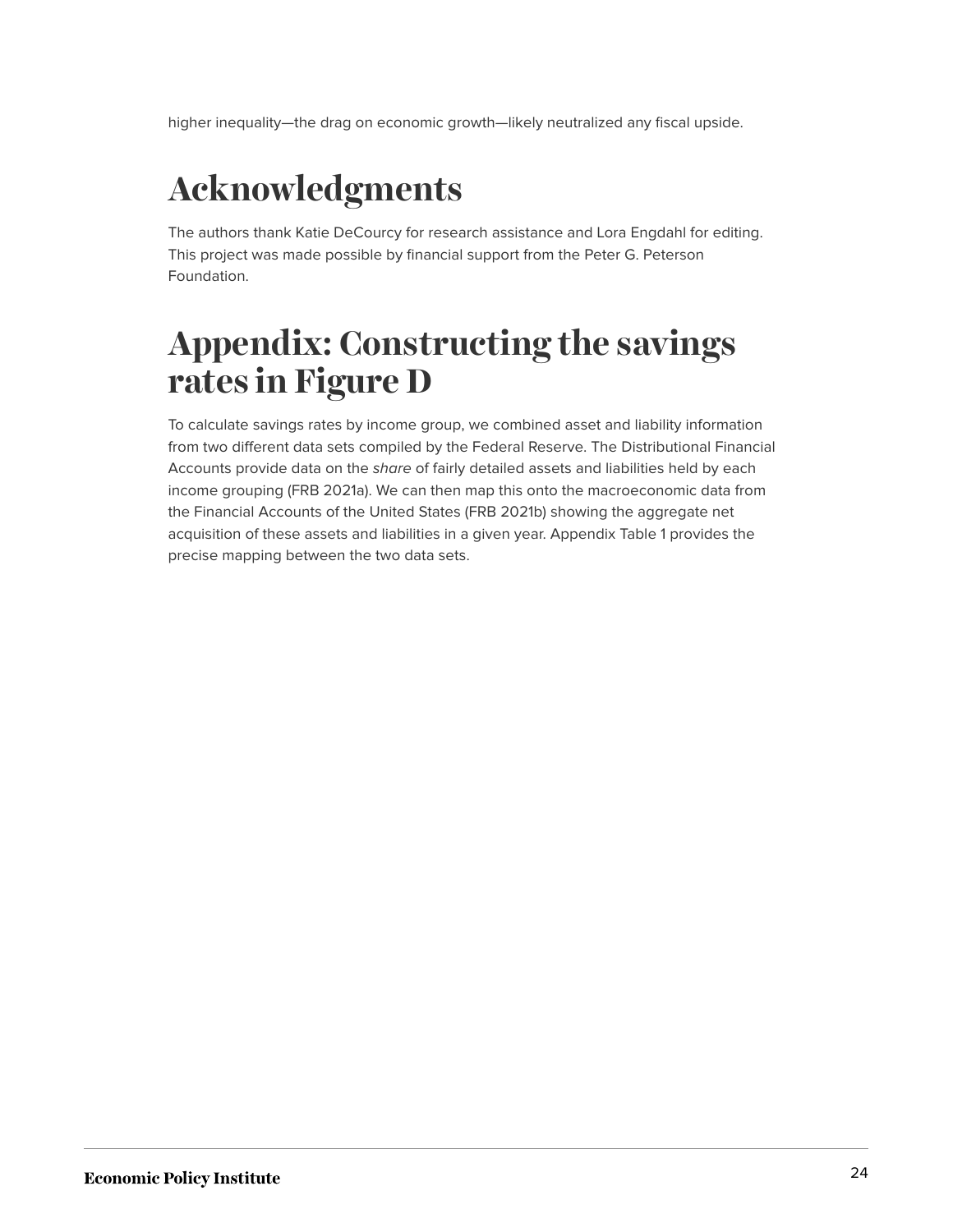Appendix Table 1

## **Matching the assets and liabilities in the Distributional Financial Accounts (DFA) and the Financial Accounts of the US (FAUS)**

The manual crosswalk of quintile-level income variables in the DFA data set to aggregate income variables in the FAUS data set

| DFA quintile-level income<br>shares                 | <b>FAUS aggregate income</b>                                                                                     |
|-----------------------------------------------------|------------------------------------------------------------------------------------------------------------------|
| <b>Financial assets</b>                             | Personal sector; total financial assets                                                                          |
| <b>Checkable deposits and</b><br>currency           | Households and nonprofit organizations; private foreign<br>deposits; asset                                       |
|                                                     | Personal sector; checkable deposits and currency; asset                                                          |
| <b>Money market fund</b><br>shares                  | Personal sector; money market fund shares; asset                                                                 |
| <b>Time deposits and</b><br>short-term investments  | Personal sector; total time and savings deposits; asset                                                          |
| <b>Debt securities</b>                              | Personal sector; debt securities; asset                                                                          |
| <b>U.S. government and</b><br>municipal securities  | Personal sector; Treasury securities; asset                                                                      |
|                                                     | Households and nonprofit organizations; agency- and<br>GSE-backed securities; asset                              |
|                                                     | Personal sector; municipal securities; asset                                                                     |
| <b>Corporate and foreign</b><br>bonds               | Households and nonprofit organizations; corporate and<br>foreign bonds; asset                                    |
| Loans (assets)                                      | Personal sector; Ioans; asset                                                                                    |
| <b>Corporate equities and</b><br>mutual fund shares | Households and nonprofit organizations; corporate equities;<br>asset                                             |
|                                                     | Households and nonprofit organizations; mutual fund shares;<br>asset                                             |
| <b>Other loans and</b><br>advances (assets)         | Nonprofit organizations; grants and trade receivables; asset                                                     |
| Life insurance reserves                             | Households and nonprofit organizations; life insurance<br>reserves; asset                                        |
| <b>Pension entitlements</b>                         | Households and nonprofit organizations; pension<br>entitlements; asset                                           |
| <b>Miscellaneous assets</b>                         | Personal sector; other financial assets                                                                          |
| <b>Nonfinancial assets</b>                          | Personal sector; nonfinancial assets                                                                             |
| <b>Real estate</b>                                  | Personal sector; residential equipment and structures, current<br>cost basis                                     |
| <b>Equity in noncorporate</b><br>business           | Personal sector; nonresidential structures, equipment, and<br>intellectual property products, current cost basis |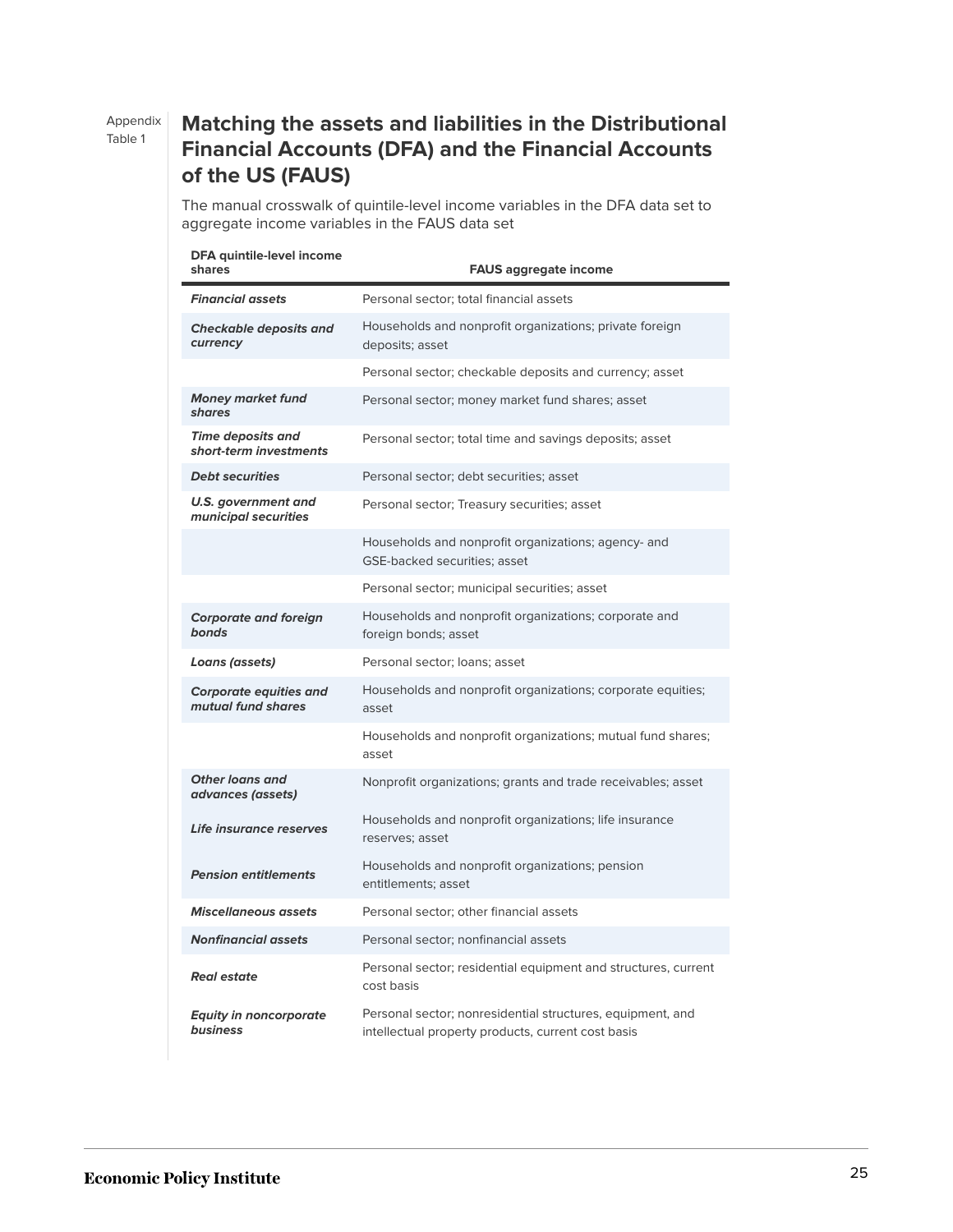#### Appendix Table 1 (cont.)

| DFA quintile-level income<br>shares                          | <b>FAUS</b> aggregate income                                                          |
|--------------------------------------------------------------|---------------------------------------------------------------------------------------|
| <b>Consumer durables</b>                                     | Households and nonprofit organizations; consumer durable<br>goods, current cost basis |
| Liabilities                                                  | Personal sector; total liabilities                                                    |
| <b>Home mortgages</b>                                        | Personal sector; one-to-four-family residential mortgages;<br>liability               |
|                                                              | Personal sector; commercial, multifamily, and farm mortgages;<br>liability            |
| <b>Consumer</b> credit                                       | Households and nonprofit organizations; consumer credit;<br>liability                 |
| <b>Depository institutions</b><br>loans n.e.c.               | Personal sector; other loans and advances; liability                                  |
| Other loans and<br>advances (liabilities)                    | Personal sector; other liabilities                                                    |
| <b>Deferred and unpaid life</b><br><i>insurance premiums</i> | Personal sector; net capital transfers paid                                           |

**Source:** Personal savings data from the Financial Accounts of the United States and household income data from the Federal Reserve Board's Distributional Financial Accounts (FRB 2021a; 2021b).

**Economic Policy Institute**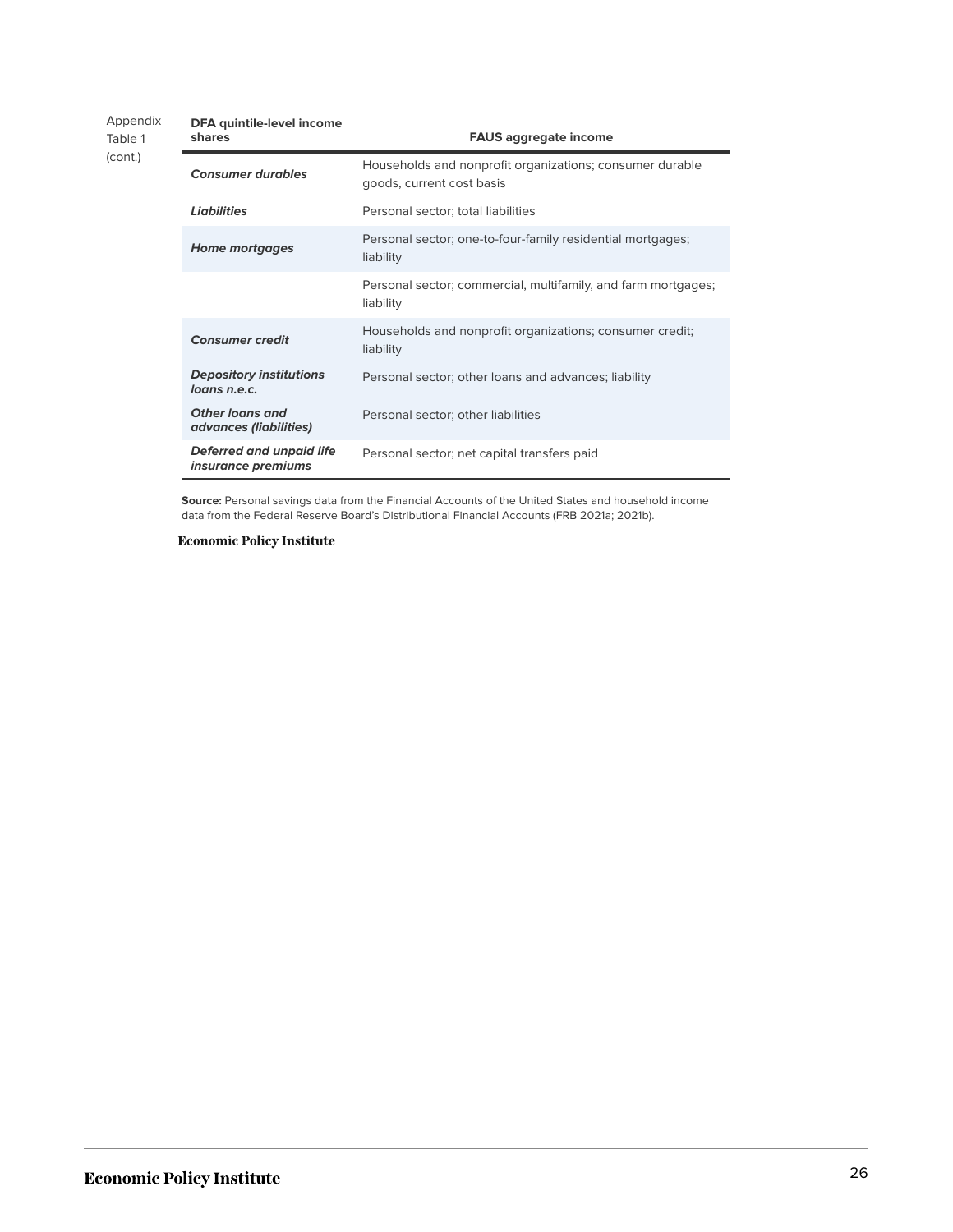# <span id="page-26-0"></span>**Endnotes**

- <span id="page-26-1"></span>[1.](#page-9-1) Bivens and Mishel use the median worker as proxy for the typical worker, rather than the average production/nonsupervisory worker. The median worker is, by definition, the one in the exact middle of the wage distribution, while production and nonsupervisory workers are the 80% of the private-sector workforce who are not managers. From our perspective, either work well as a proxy for typical workers. The nonsupervisory data series goes back further in history, so is more useful for long-run comparisons. The median wage is more precisely defined and inarguably representative of a middle-wage worker, so might be better to use when it is available. Finally, because the rise in wage inequality is overwhelmingly generated by rapid growth in the pay of workers well above the median and not included in nonsupervisory workforces, either measure works well in the sense that it tracks wages for the group left behind in recent economic growth.
- <span id="page-26-2"></span>[2.](#page-9-2) See Bivens 2016 and Bivens 2019 for very short histories of fiscal and monetary austerity in recent economic history.
- <span id="page-26-3"></span>[3.](#page-11-0) Relative to those estimated in Bivens 2017, savings rates for high-income households are lower in this paper. This is because we account for increased liabilities of households (i.e., increases in debt, for example) in the current paper and register them as offsets to savings. Accordingly, the savings rates in Bivens 2017 can be seen as gross savings, whereas the current savings rates are net savings.
- <span id="page-26-4"></span>[4.](#page-16-0) EPI's U.S. Tax & Spending Explorer compares the inequality reducing effects of the U.S. tax and transfer system with that in other countries. See EPI n.d., specifically [https://www.epi.org/explorer/](https://www.epi.org/explorer/international) [international.](https://www.epi.org/explorer/international)
- <span id="page-26-5"></span>[5.](#page-19-0) Again, these estimates take the evolution of tax and transfers rates as given and only isolate the effect of changing income share (i.e., inequality). If one looks at the total taxes actually collected by the top 1% in 1979 (their 8.9% income share multiplied by a 35.1% net tax rate) and in 2018 (their 16.6% income share multiplied by their 30.2% net tax rate), then it just declines by 1.8%, not the 2.3% we highlight. But our estimates neutralized the effect of the changing tax rate—taking that as given—and only estimate the effect of rising inequality.
- <span id="page-26-6"></span>[6.](#page-19-1) In some sense, this example of transfers going to the bottom fifth falling as a share of aggregate personal income highlights the limit of this "all else equal" approach to holding tax and transfer rates constant even as income shares change radically. Many of the transfers going to the bottom fifth of households are means-tested, with the test often involving fixed income thresholds. If slow growth in incomes of the bottom fifth led to more and more families falling beneath these fixed income thresholds, this would mechanically boost the measured tax and transfer rate. But given that tax and transfer rates in the CBO data have steadily increased for the bottom three-fifths since 1979, this just means that any effect of changing income shares in raising these rates that is missed in our analysis would strengthen the implied relationship between rising inequality and a smaller budget deficit. That is to say that if the transfer rate for the bottom fifth only rose because their pre-fiscal income share declined, this means that our estimate of the inequality effect in directing resources toward (or away) from this group over time is overstated as we should also be holding the transfer rate more-constant and not allowing it to be mechanically pulled up by income declines. More importantly, it is clear that large swings in net tax/transfer rates for any income group are driven much more by exogenous policy changes than by the mechanical operation of pre-existing means-tests.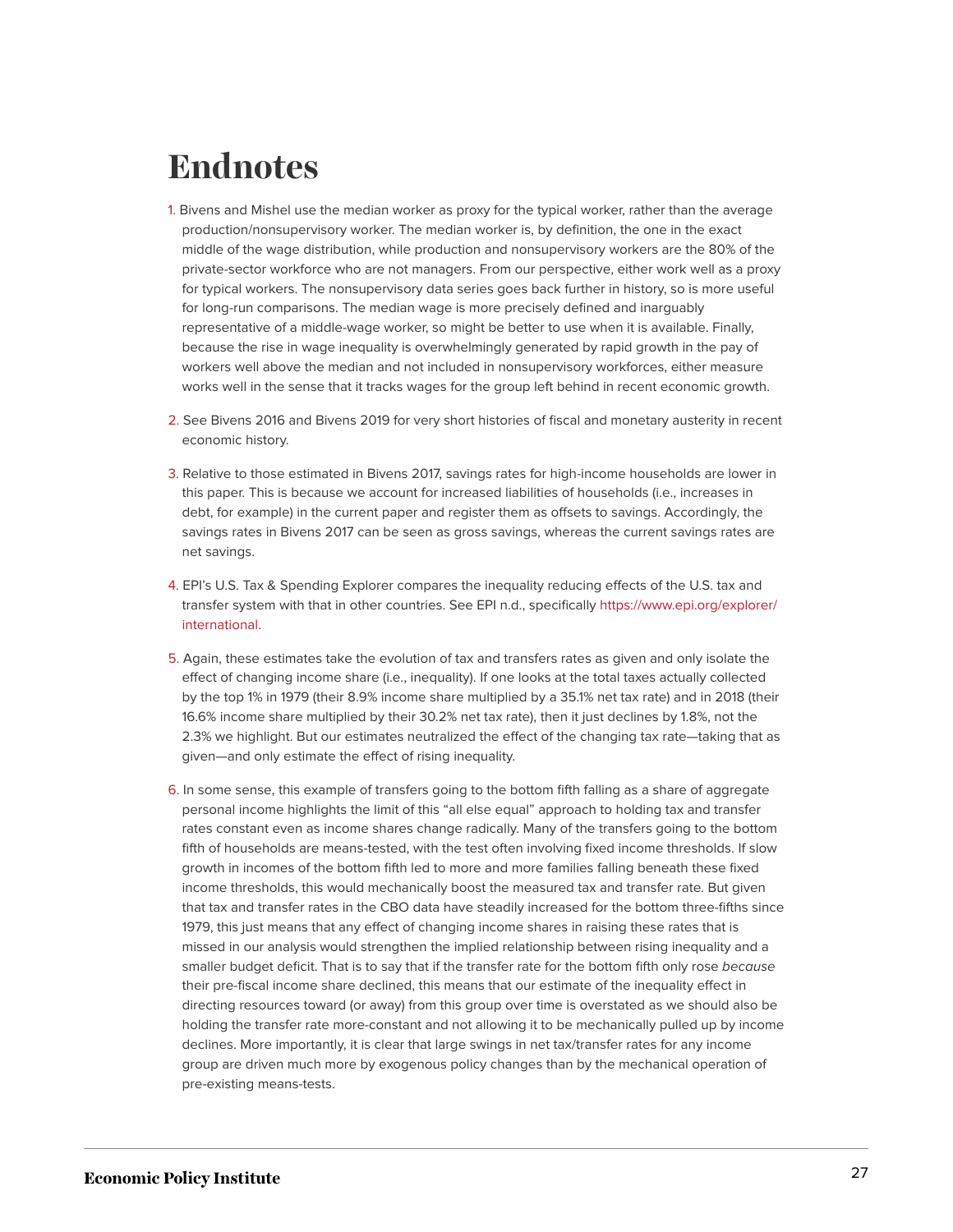<span id="page-27-1"></span>[7.](#page-21-0) While the average per year contribution to higher budget deficits stemming from income drag (1% per year in the high estimate) is less than a third of the end-year contribution of changing income shares (3.4%), the demand-drag effect happens each year, while the contribution of changing income shares starts very small in the early 1980s and then grows gradually as inequality grows. The overall effect on accumulated public debt over the entire time period stemming from rising income shares is hence only about twice as large as the effect stemming from demand-drag.

# <span id="page-27-0"></span>**References**

Aguiar, Mark, and Mark Bils. 2015. ["Has Consumption Inequality Mirrored Income Inequality?"](https://www.aeaweb.org/articles?id=10.1257/aer.20120599) American Economic Review 105, no. 9: 2725–56.

Bivens, Josh. 2016. [Why Is Recovery Taking So Long—and Who's to Blame?](https://www.epi.org/publication/why-is-recovery-taking-so-long-and-who-is-to-blame/) Economic Policy Institute. August 2016.

Bivens, Josh. 2017. [Inequality Is Slowing U.S. Economic Growth: Faster Wage Growth for Low- and](https://www.epi.org/publication/secular-stagnation/) [Middle-Wage Workers is the Solution](https://www.epi.org/publication/secular-stagnation/). Economic Policy Institute, December 2017.

Bivens, Josh. 2019. "[Focus on the Boom, not the Slump—The Fed's New Policy Framework Needs to](https://www.epi.org/blog/focus-on-the-boom-not-the-slump-the-feds-new-policy-framework-needs-to-stop-cutting-recoveries-short-epi-macroeconomics-newsletter/) [Stop Cutting Recoveries Short](https://www.epi.org/blog/focus-on-the-boom-not-the-slump-the-feds-new-policy-framework-needs-to-stop-cutting-recoveries-short-epi-macroeconomics-newsletter/)." Working Economics Blog (Economic Policy Institute), June 18, 2019.

Bivens, Josh. 2020. [Debt and Deficits in the Coronavirus Recovery: Answers to Frequently Asked](https://www.epi.org/publication/faqs-on-debt-and-deficit-and-coronavirus-recovery/) [Questions](https://www.epi.org/publication/faqs-on-debt-and-deficit-and-coronavirus-recovery/). Economic Policy Institute, July 2020.

Bivens, Josh. 2021. [The Promise and Limits of High-Pressure Labor Markets for Narrowing Racial](https://www.epi.org/publication/high-pressure-labor-markets-narrowing-racial-gaps/) [Gaps.](https://www.epi.org/publication/high-pressure-labor-markets-narrowing-racial-gaps/) Economic Policy Institute, August 2021.

Bivens, Josh, and Lawrence Mishel. 2021. [Identifying the Policy Levers Generating Wage](https://www.epi.org/unequalpower/publications/wage-suppression-inequality/) [Suppression and Wage Inequality](https://www.epi.org/unequalpower/publications/wage-suppression-inequality/). Economic Policy Institute, May 2021.

Bureau of Economic Analysis (BEA). 2021a. "Table 1.1.5. Gross Domestic Product." National Income and Product Accounts (NIPA).

Bureau of Economic Analysis (BEA). 2021b. "Table 2.1. Personal Income and Its Disposition." National Income and Product Accounts (NIPA).

Card, David. 2022. "[Who Set](https://www.nber.org/system/files/working_papers/w29683/w29683.pdf) Your Wage?" National Bureau of Economic Research (NBER) Working Paper 29683, January 2022.

Card, David, and John DiNardo. 2002. "[Skill-Biased Technological Change and Rising Wage](https://www.journals.uchicago.edu/doi/abs/10.1086/342055) [Inequality: Some Problems and Puzzles.](https://www.journals.uchicago.edu/doi/abs/10.1086/342055)" Journal of Labor Economics 20, no. 4: 733–83.

Chen, Peter, Loukas Karabarbounis, and Brent Neiman. 2017. ["The Global Rise of Corporate Savings.](https://www.nber.org/papers/w23133)" National Bureau of Economic Research (NBER) Working Paper 23133.

Cingano, Federico. 2014. "Trends in Income Inequality and its Impact on Economic Growth." Organisation for Economic Development and Co-operation (OECD) Social, Employment and Migration Working Paper 163, OECD Publishing, December 2014. [http://dx.doi.org/10.1787/](https://dx.doi.org/10.1787/5jxrjncwxv6j-en) [5jxrjncwxv6j-en.](https://dx.doi.org/10.1787/5jxrjncwxv6j-en)

Congressional Budget Office (CBO). 2020a. [Estimates of Automatic Stabilizers](https://www.cbo.gov/publication/51139) [online date set] from [Automatic Stabilizers in the Federal Budget: 2020 to 2030](https://www.cbo.gov/publication/56095), February 2020.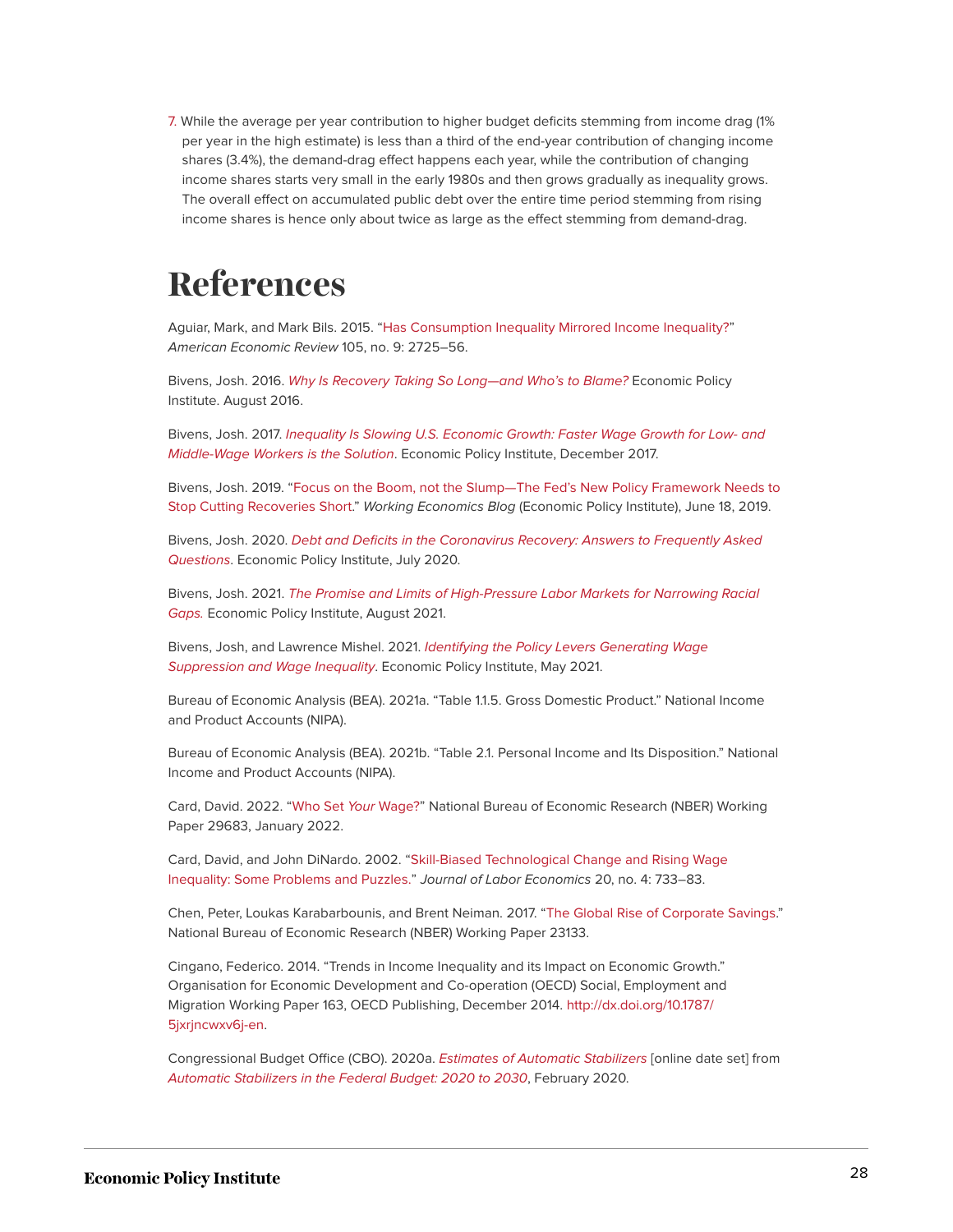Congressional Budget Office (CBO). 2020b. [Potential GDP and Underlying Inputs](https://www.cbo.gov/system/files/2019-08/51137-2019-08-potentialgdp.xlsx).

Congressional Budget Office (CBO). 2021. [The Distribution of Household Income, 2018.](https://www.cbo.gov/publication/57061) August 2021.

Cynamon, Barry, and Steven Fazzari. 2015. "[Rising Inequality, Demand, and Growth in the U.S.](https://www.ineteconomics.org/uploads/papers/Cynamon-Fazzari.pdf) [Economy.](https://www.ineteconomics.org/uploads/papers/Cynamon-Fazzari.pdf)" Working paper, February 2015.

Economic Policy Institute (EPI). n.d. "[U.S. Tax & Spending Explorer](https://www.epi.org/explorer/)" (interactive online feature). Accessed May 2022.

Economic Policy Institute (EPI). 2021. "[The Productivity–Pay Gap"](https://www.epi.org/productivity-pay-gap/) (online feature). Last updated August 2021.

Federal Reserve Board of Governors (FRB). 2021a. "Distributional Financial Accounts–[Income](https://www.federalreserve.gov/releases/z1/dataviz/dfa/distribute/chart/#range:2006.2,2021.2) [Shares](https://www.federalreserve.gov/releases/z1/dataviz/dfa/distribute/chart/#range:2006.2,2021.2)" [downloadable file], last update October 2021.

Federal Reserve Board of Governors (FRB). 2021b. ["Table F.6. Derivation of Measures of Personal](https://www.federalreserve.gov/releases/z1/20210610/html/f6.htm) [Saving \(1\)](https://www.federalreserve.gov/releases/z1/20210610/html/f6.htm)" From the Financial Accounts of the United States, Z.1. data release. Last update June 10, 2021.

FRED Economic Data. 2021. "Federal Funds Effective Rate" (online chart). St. Louis Fed. Accessed December 2021.

Gould, Elise. 2019. [State of Working America Wages 2018: Wage Inequality Marches On—And Is](https://www.epi.org/publication/state-of-american-wages-2018/) [Even Threatening Data Reliability](https://www.epi.org/publication/state-of-american-wages-2018/). February 2019.

Krugman, Paul. 2009. ["The Paradox of Thrift – For Real.](https://krugman.blogs.nytimes.com/2009/07/07/the-paradox-of-thrift-for-real/)" The Conscience of a Liberal (New York Times blog), July 7, 2009.

Maki, Dean, and Michael Palumbo. 2001. "[Disentangling the Wealth Effect: A Cohort Analysis of](http://citeseerx.ist.psu.edu/viewdoc/download?doi=10.1.1.203.3634&rep=rep1&type=pdf) [Household Savings in the 1990s](http://citeseerx.ist.psu.edu/viewdoc/download?doi=10.1.1.203.3634&rep=rep1&type=pdf)."

Mian, Atif, Ludwig Straub, and Amir Sufi. 2021. ["The Saving Glut of the Rich.](https://scholar.harvard.edu/straub/publications/saving-glut-rich-and-rise-household-debt)" Working paper, February 2021.

Pettis, Michael. 2017. "[Why a Savings Glut Does Not Increase Savings](https://carnegieendowment.org/chinafinancialmarkets/69838)." China Financial Markets (Carnegie Endowment for International Peace blog), May 2, 2017.

Piketty, Thomas, Emmanuel Saez, and Gabriel Zucman. 2018. "Distributional National Accounts: Methods and Estimates for the United States." Quarterly Journal of Economics 133, no. 2: 553–609.

Robbins, Jacob. 2018. ["Capital Gains and the Distribution of Income in the United States](https://users.nber.org/~robbinsj/jr_inequ_jmp.pdf)." Working Paper. December 18, 2018.

Schmitt, John, Heidi Shierholz, and Lawrence Mishel. 2013. [Don't Blame the Robots: Assessing the](https://www.epi.org/publication/technology-inequality-dont-blame-the-robots/) [Job Polarization Explanation of Growing Wage Inequality](https://www.epi.org/publication/technology-inequality-dont-blame-the-robots/). Economic Policy Institute, November 2013.

Stansbury, Anna M., and Lawrence H. Summers. 2020. ["Declining Worker Power and American](https://www.brookings.edu/wp-content/uploads/2020/03/Stansbury-Summers-Conference-Draft.pdf) [Economic Performance](https://www.brookings.edu/wp-content/uploads/2020/03/Stansbury-Summers-Conference-Draft.pdf)." Brooking Papers on Economic Activity: BPEA Conference Drafts, March 2020.

Tasci, Murat. 2019. "[Challenges with Estimating U Star in Real Time](https://www.clevelandfed.org/en/newsroom-and-events/publications/economic-commentary/2019-economic-commentaries/ec-201918-u-star.aspx)." Federal Reserve Bank of Cleveland Economic Commentary.

Yang, Daniel, and Daniell Toth. 2014. ["Measuring Impact of Top-Coding on the Utility of Consumer](https://www.bls.gov/osmr/research-papers/2014/st140110.htm) [Expenditure Microdata](https://www.bls.gov/osmr/research-papers/2014/st140110.htm)." Statistical Survey Paper, Office of Survey Methods Research, Bureau of